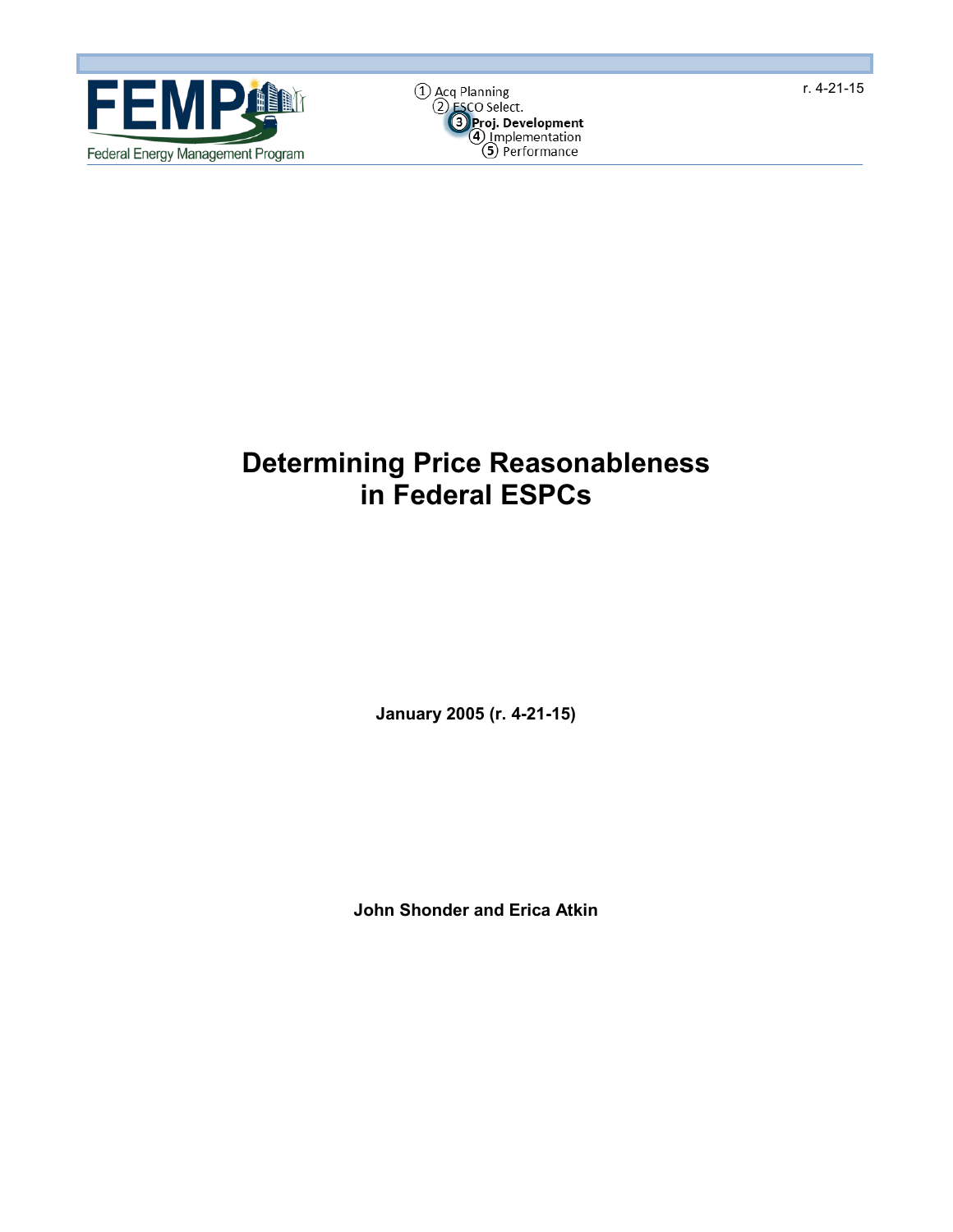| 1. |                                                                     |                                                                        |  |  |  |  |  |
|----|---------------------------------------------------------------------|------------------------------------------------------------------------|--|--|--|--|--|
|    | 1.1                                                                 |                                                                        |  |  |  |  |  |
|    | 1.2                                                                 |                                                                        |  |  |  |  |  |
|    | 1.3                                                                 |                                                                        |  |  |  |  |  |
|    | 1.4                                                                 |                                                                        |  |  |  |  |  |
| 2. | FEDERAL REQUIREMENTS FOR DETERMINING FAIR AND REASONABLE PRICING IN |                                                                        |  |  |  |  |  |
|    | 2.1                                                                 |                                                                        |  |  |  |  |  |
|    | 2.2                                                                 |                                                                        |  |  |  |  |  |
|    | 2.3                                                                 |                                                                        |  |  |  |  |  |
| 3. |                                                                     |                                                                        |  |  |  |  |  |
|    | 3.1                                                                 |                                                                        |  |  |  |  |  |
|    | 3.2                                                                 |                                                                        |  |  |  |  |  |
|    |                                                                     | 3.2.1                                                                  |  |  |  |  |  |
|    |                                                                     | 3.2.2                                                                  |  |  |  |  |  |
|    |                                                                     | 3.2.3                                                                  |  |  |  |  |  |
|    |                                                                     | Summary of Applicable FAR Proposal Analysis Techniques 9<br>3.2.4      |  |  |  |  |  |
| 4. | RECOMMENDED STRATEGIES FOR COST-EFFECTIVE ASSURANCE OF FAIR AND     |                                                                        |  |  |  |  |  |
|    | 4.1                                                                 |                                                                        |  |  |  |  |  |
|    | 4.2                                                                 |                                                                        |  |  |  |  |  |
|    | 4.3                                                                 |                                                                        |  |  |  |  |  |
|    |                                                                     | 4.3.1                                                                  |  |  |  |  |  |
|    |                                                                     | 4.3.2                                                                  |  |  |  |  |  |
|    |                                                                     | 4.3.3                                                                  |  |  |  |  |  |
|    |                                                                     | 4.3.4                                                                  |  |  |  |  |  |
| 5. |                                                                     |                                                                        |  |  |  |  |  |
| 6. |                                                                     |                                                                        |  |  |  |  |  |
|    |                                                                     | APPENDIX A - CHARTER FOR PRICE REASONABLENESS WORKING GROUP  19        |  |  |  |  |  |
|    |                                                                     | APPENDIX B - MEMBERSHIP OF PRICE REASONABLENESS WORKING GROUP  19      |  |  |  |  |  |
|    |                                                                     |                                                                        |  |  |  |  |  |
|    |                                                                     | APPENDIX D - BENCHMARKS: A MORE RIGOROUS APPROACH TO PRICE ANALYSIS 24 |  |  |  |  |  |

# Contents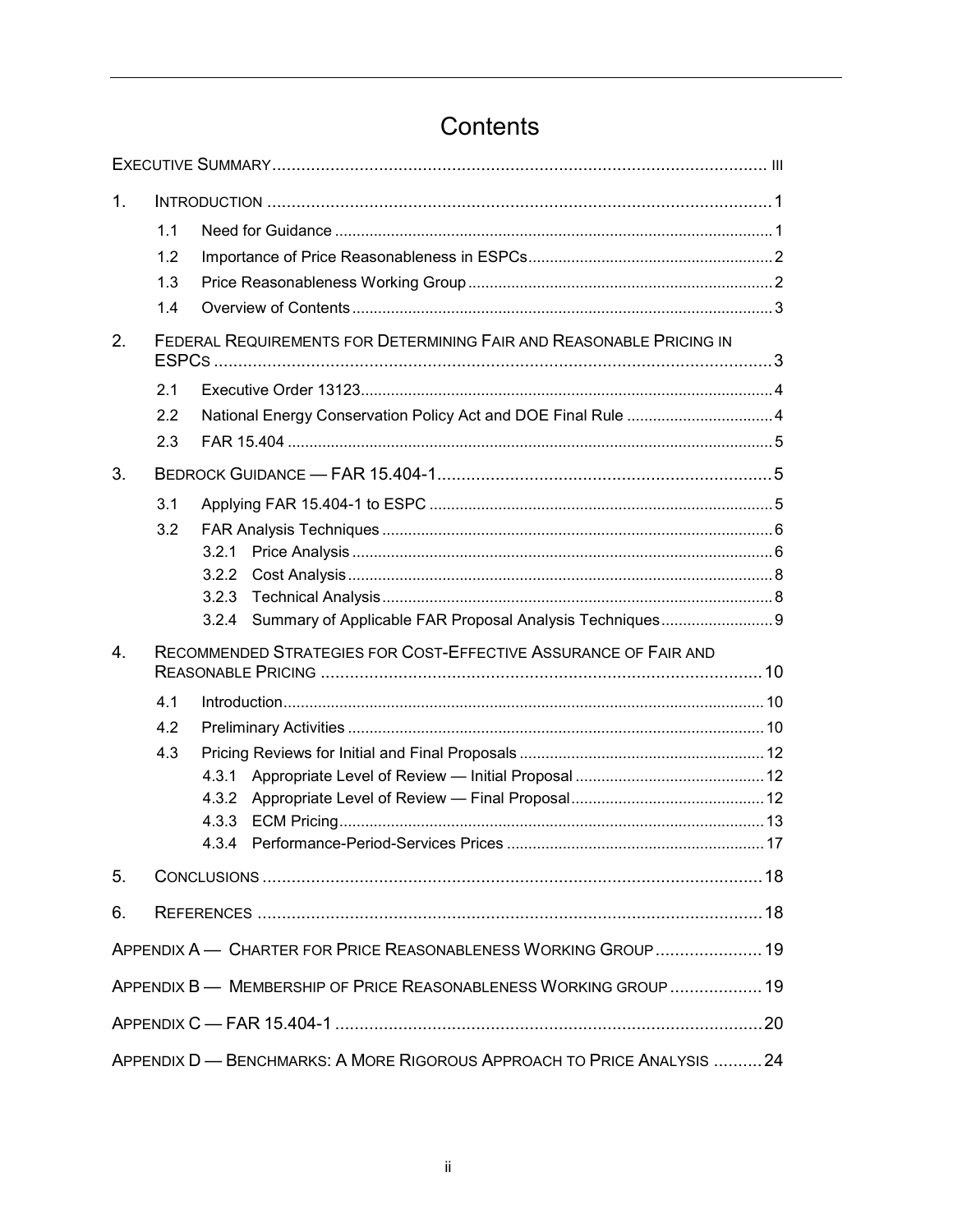# **EXECUTIVE SUMMARY**

<span id="page-2-0"></span>This document reports the findings and implementation recommendations of the Price Reasonableness Working Group to the Federal ESPC Steering Committee. The working group was formed to address concerns of agencies and oversight organizations related to pricing and fair and reasonable price determination in federal energy savings performance contracts (ESPCs). This report comprises the working group's recommendations and is the proposed draft of a training curriculum on fair and reasonable price determination for users of federal ESPCs. The report includes

- A review of federal regulations applicable to determining price reasonableness of federal ESPCs (section 2),
- Brief descriptions of the techniques described in Federal Acquisition Regulations (FAR) 15.404-1 and their applicability to ESPCs (section 3), and
- Recommended strategies and procedures for cost-effectively completing price reasonableness determinations (sections 4).

Agencies have struggled with fair and reasonable price determinations in their ESPCs primarily because this alternative financing vehicle is relatively new and relatively rare in the federal sector. The methods of determining price reasonableness most familiar to federal contracting officers (price competition based on the government's design and specifications, in particular) are generally not applicable to ESPCs.

The regulatory requirements for determining price reasonableness in federal ESPCs have also been misunderstood, as federal procurement professionals who are inexperienced with ESPCs are further confused by multiple directives, including Executive Order 13123, which stresses life-cycle costeffectiveness.

Uncertainty about applicable regulations and inconsistent practice and documentation among agencies have fueled claims that price reasonableness determinations have not been sufficiently rigorous in federal ESPCs or that the prices paid in ESPCs are generally higher than the prices paid for similar goods and services obtained through conventional procurements. While claims of excessive prices are largely unsubstantiated and based on anecdotal evidence, the perception that there is a problem is shared by many in the ESPC community and has been noted by auditors and oversight organizations.

The Price Reasonableness Working Group determined that a more formal emphasis on FAR 15.404-1 in the ESPC process could remove much of the doubt about price reasonableness determinations. The working group's recommended consensus policy on price reasonableness stresses the price analysis techniques described in the FAR that are applicable to ESPCs and includes guidance for agencies' use of these techniques in determining price reasonableness for their ESPC task orders.

The recommended policy and guidance, if communicated to federal ESPC stakeholders, can ensure that agencies will comply with the FAR in awarding ESPCs, obtain fair and reasonable prices and best value for the government, and follow procedures that provide auditable documentation of due diligence in price reasonableness determinations.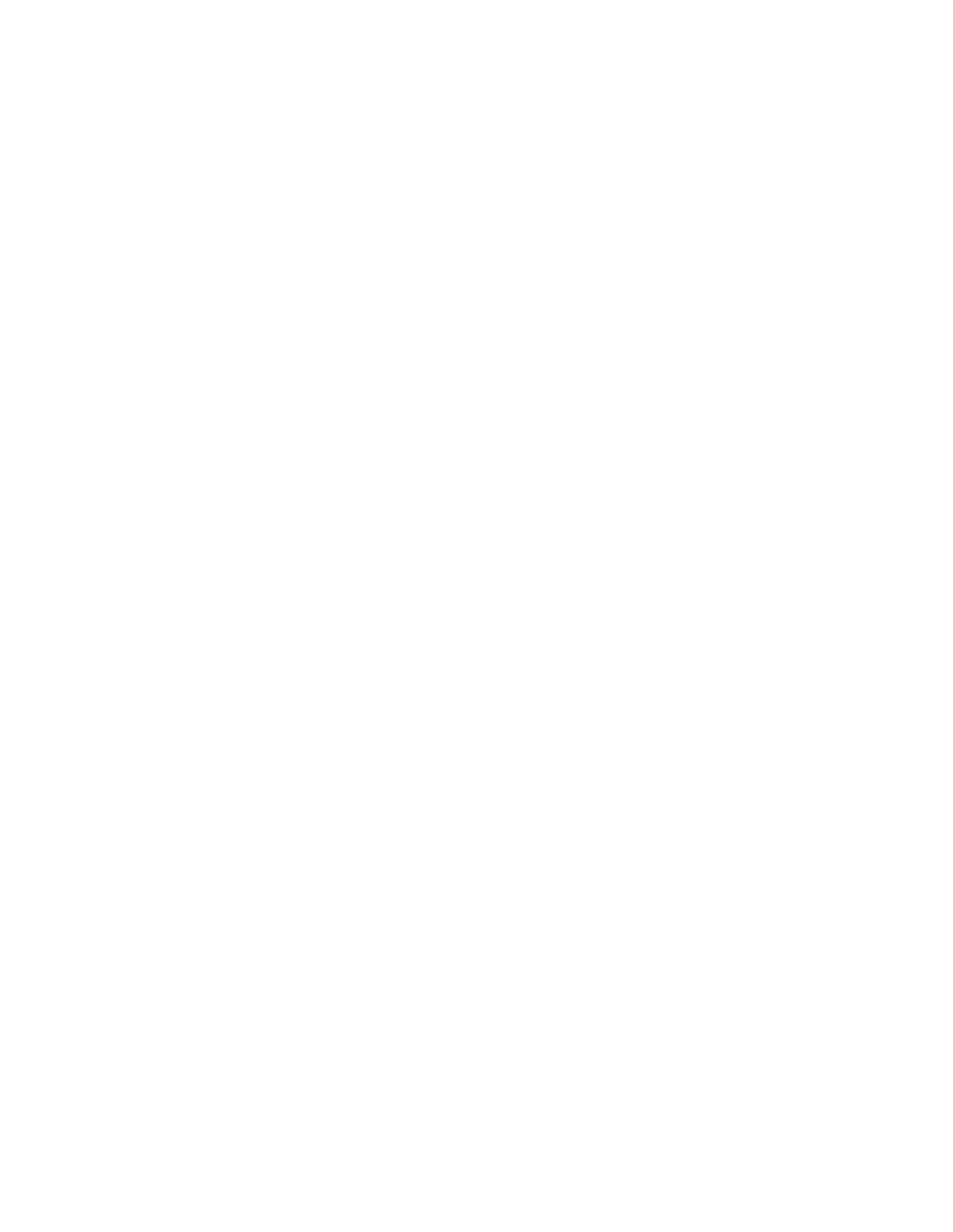# Determining Price Reasonableness in Federal ESPCs

## <span id="page-4-0"></span>**1. INTRODUCTION**

This document reports the findings and implementation recommendations of the Price Reasonableness Working Group to the Federal ESPC Steering Committee. The working group was formed to address concerns of agencies and oversight organizations related to pricing and fair and reasonable price determination in federal energy savings performance contracts (ESPCs).

#### <span id="page-4-1"></span>**1.1 Need for Guidance**

 $\overline{a}$ 

Agencies have struggled with fair and reasonable price determinations in their ESPCs primarily because this alternative financing vehicle is relatively new and relatively rare in the federal sector. All branches of the government have experience in implementing appropriations-funded contracts, and there are a number of effective methods to assure price reasonableness in these contracts. Implementing an ESPC, however, is fundamentally different from the process used in more conventional contracting mechanisms.

In particular, the methods of determining price reasonableness most familiar to federal contracting officers are generally not applicable to ESPCs. Most federal ESPC projects are implemented as task orders under one of the Defense or Energy Department's indefinite-quantity, indefinite-delivery (IDIQ) ESPCs without a true price competition, so competition at the contractor selection stage cannot be used to guarantee price reasonableness. ESPC projects are similar to design-build contracts, except that the energy services company (ESCO) generally develops a firm-fixed-price proposal when the ESCOdeveloped design is only about 30% complete. Lacking complete cost data, it is difficult for the government to perform traditional cost analyses or to develop an independent cost estimate to compare with the ESCO's proposal. Unable to rely on customary methods, some agencies have struggled with how to perform timely, cost-effective price review of ESPC projects.

The regulatory requirements for determining price reasonableness in federal ESPCs have also been misunderstood, as federal procurement professionals who are inexperienced with ESPCs are further confused by multiple directives that appear to provide conflicting guidance. Executive Order 13123, which is often cited as the impetus for the Department of Energy (DOE) Federal Energy Management Program's (FEMP's) ESPC program, stresses life-cycle cost-effectiveness, but contrary to common interpretation, does not supercede or replace overarching requirements of the Federal Acquisition Regulation (FAR). The federal requirements for determining price reasonableness in ESPCs are reviewed in section 2.

Uncertainty about applicable regulations and inconsistent practice and documentation among agencies have fueled claims that price reasonableness determinations have not been sufficiently rigorous in federal ESPCs or that the prices paid in ESPCs are generally higher than the prices paid for similar goods and services obtained through conventional procurements.<sup>[1](#page-4-2)</sup> While claims of excessive prices are largely

<span id="page-4-2"></span> $<sup>1</sup>$  The perception that prices are higher in ESPCs than in appropriations-funded projects is understandable, because direct</sup> comparison could indicate that they are. However, direct comparisons of the prices of ESPCs and appropriations-funded energy conservation projects are invalid comparisons. Most agency-level appropriations-funded energy conservation programs are carried out in two stages: Funding is first provided for detailed surveys and studies of a broad range of competing projects at different facilities. Program managers then select the projects with the best economics and provide funds for design completion and equipment installation until the available appropriated funds are all allocated. Although the expense of the cost-benefit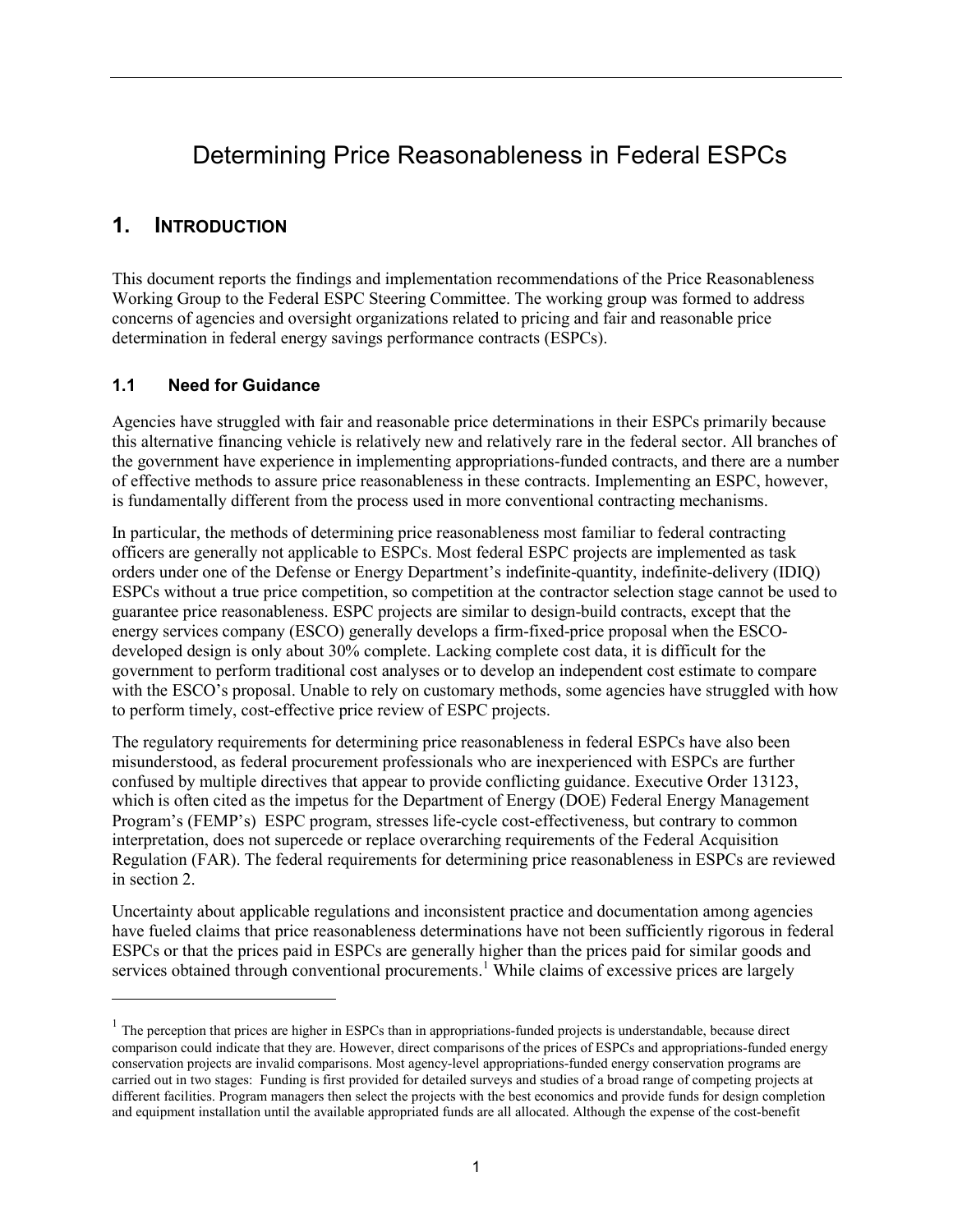unsubstantiated and based on anecdotal evidence, the perception that there is a problem is shared by many in the ESPC community and has been noted by auditors and oversight organizations.

## <span id="page-5-0"></span>**1.2 Importance of Price Reasonableness in ESPCs**

The responsibility to ensure that the government pays fair and reasonable prices for the goods and services it buys is critical in ESPCs, where the procurement is financed over time. Figure 1 shows the distribution of costs over the lifetime of the typical ESPC project awarded under DOE's ESPC program. Implementation price, which is the installed cost of the energy conservation measures, accounts for the largest share of the total, 42.8%. Financing-related costs, including interest, account for another 38.1%, and these depend directly on the prices of energy conservation measures (ECMs). As the figure shows, when the ECM prices in the average ESPC project are increased by 10%, the total sum of payments over time increases by 25.5%.

Performance-period services account for the third largest cost component of the average ESPC project, at about 19% of the total over the life of the project. Ensuring that prices for these services are fair and reasonable is also important. While these costs are not financed, they have an indirect effect on financing costs: Reducing the amount of guaranteed cost savings available for paying debt service increases the term of the contract. A 10% increase in the cost of performance-period services increases total costs over the term of the average ESPC by 5.5%.

### <span id="page-5-1"></span>**1.3 Price Reasonableness Working Group**

The Federal ESPC Steering Committee authorized the formation of a Price Reasonableness Working Group to address this issue. The working group includes representatives of the four Armed Services, DOE, and the DOE National Laboratories. The objectives of the working group were to identify and document the approaches agencies have used for price review in ESPC projects, including best practices, and to develop consensus among the federal ESPC programs on implementation recommendations to users of federal ESPCs for performing price review in future projects.

The working group surveyed its members to determine how their organizations assure price reasonableness in ESPC contracts and found that all members were relying on their own interpretation of FAR 15.404-1, Proposal Analysis Techniques. Although FAR 15.404-1 was intended to apply to conventional multiple-bid, appropriations-funded contracts, many of the techniques it specifies are also useful for assuring price reasonableness in ESPCs. For this reason, the working group decided that a more formal emphasis on FAR 15.404-1 in the ESPC process could remove much of the doubt about price reasonableness determinations. Therefore, FAR 15.404-1 forms the basis for the working group's recommended consensus policy on price reasonableness.

 analyses for all the conservation measures that were not cost-effective or were not funded for other reasons is very real, it is not included in the price of the winning projects. In ESPCs, on the other hand, it is the ESCO that performs cost-benefit studies, eventually proposing the conservation measures that are the most economically viable, and all of the survey and study costs are included in the price of the project. Because the costs of feasibility studies and project development are included in ESPCs but excluded from the prices of these agency-funded projects, the conservation measures installed under ESPCs appear to be more expensive.

Another misperception is that ESPCs are always less cost-effective than appropriations-funded energy projects because privatesector financing is more expensive than what can be obtained by the U.S. Treasury. In fact, careful comparisons of the costs of projects implemented through ESPCs and appropriations-funded programs with the two-stage process described in the preceding paragraph show that ESPCs are in many cases the better value. Often appropriations-funded projects must wait literally years to be implemented, resulting in lost energy and cost savings and inflated prices, and these costs can quickly exceed the cost that interest payments add to the ESPC project (Hughes, Shonder, Sharp, and Madgett, 2003).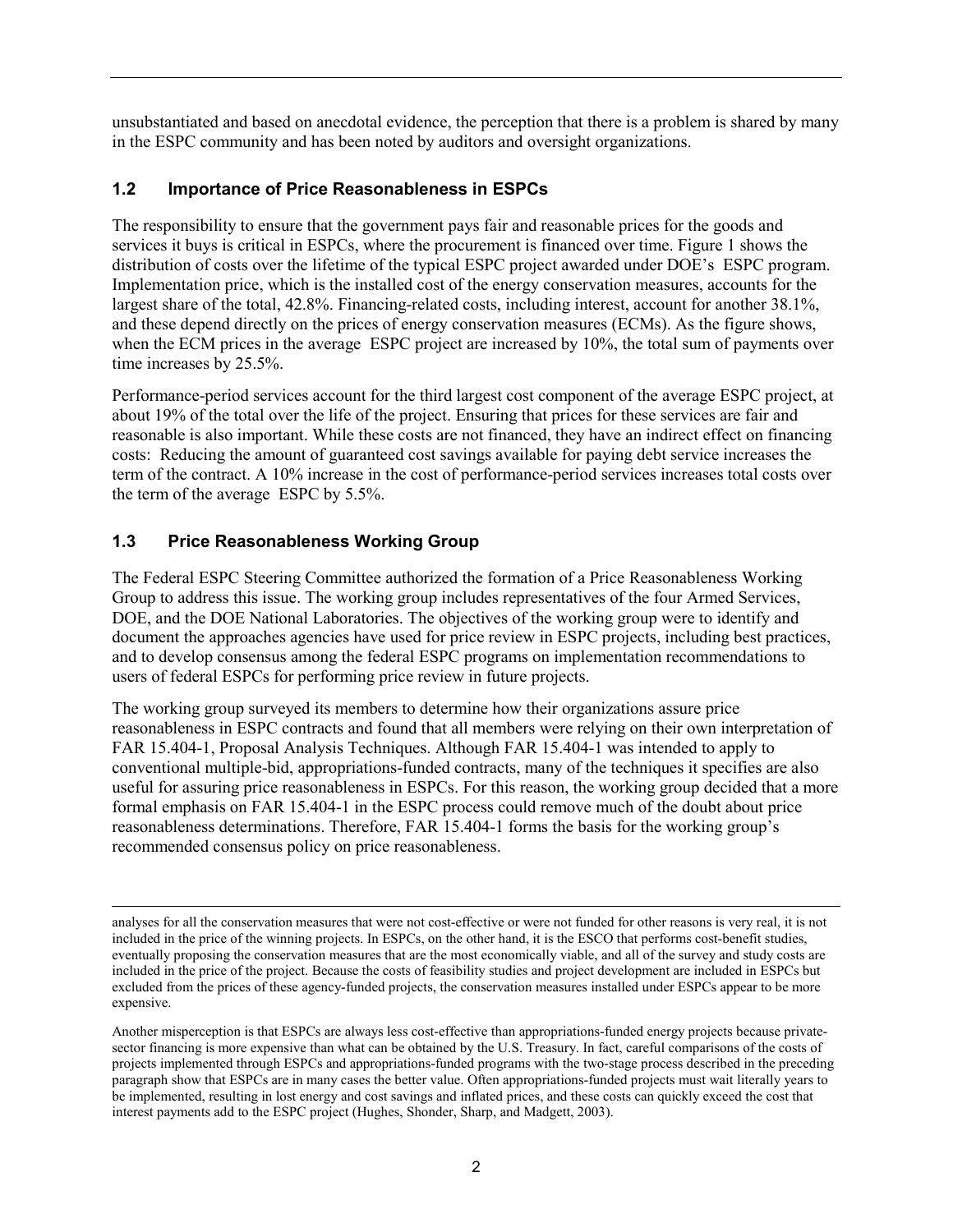

**Figure 1. Assuring fair and reasonable pricing in ESPCs is perhaps more important in financed contracts such as ESPCs than in conventional contracts. If the implementation price for the average ESPC project increases by 10%, total agency payments over the term of the contract increase by 25.5%.**

#### <span id="page-6-0"></span>**1.4 Overview of Contents**

The remainder of this report comprises the working group's implementation recommendations and is the proposed draft of a training curriculum on fair and reasonable price determination for users of federal ESPCs. The report includes

- A review of federal regulations applicable to determining price reasonableness of federal ESPCs (section 2),
- Brief descriptions of the techniques described in FAR 15.404-1 and their applicability to ESPCs (section 3), and
- Recommended strategies and procedures for cost-effectively completing price reasonableness determinations (section 4).

## <span id="page-6-1"></span>**2. FEDERAL REQUIREMENTS FOR DETERMINING FAIR AND REASONABLE PRICING IN ESPCS**

The requirements for determining fair and reasonable pricing in federally awarded ESPCs are found in Executive Order 13123, the legislation that authorized federal ESPCs, and the federal regulations that implement the ESPC authority. ESPCs, like all government contracts, must comply with the FAR's solicitation and competition requirements.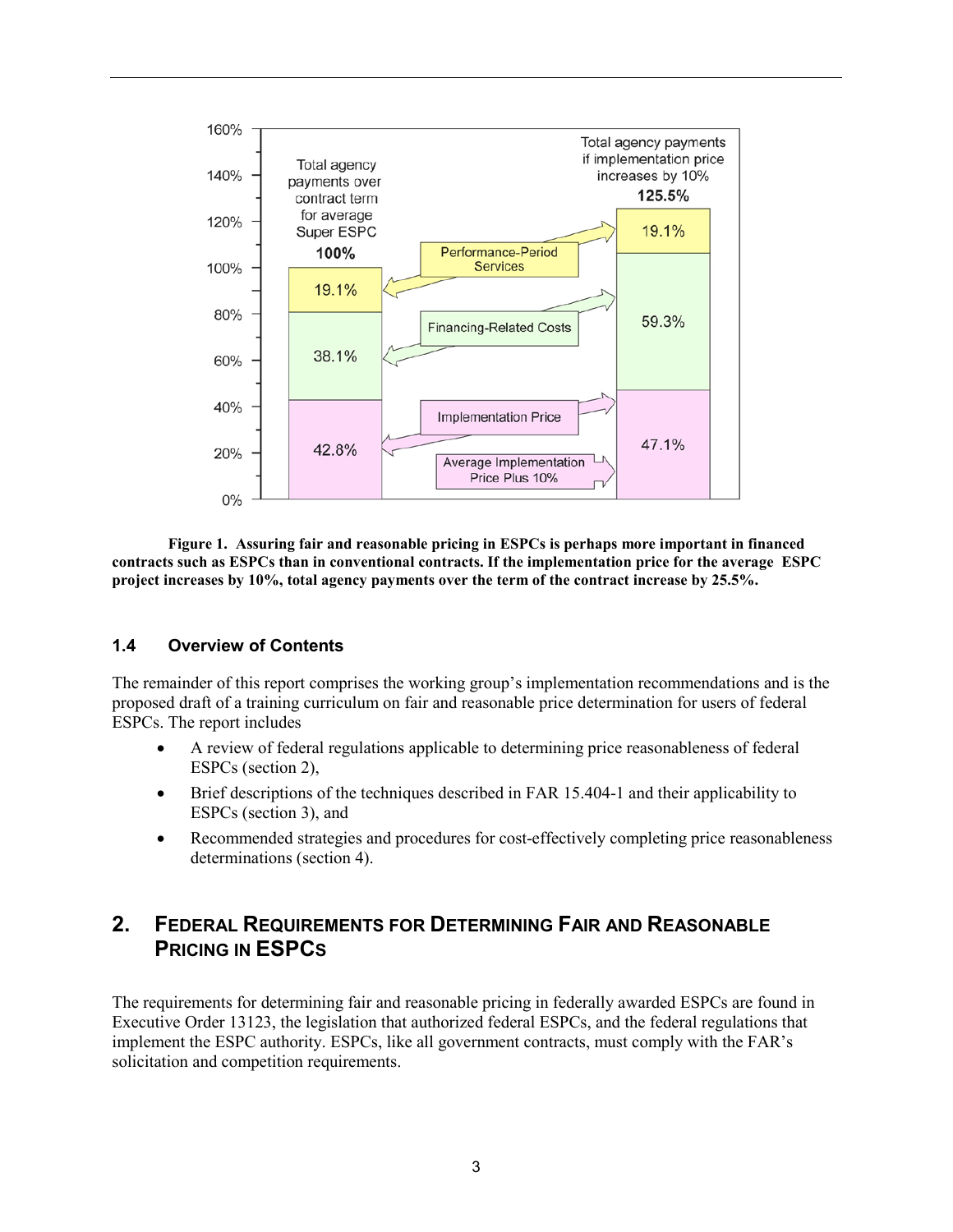#### <span id="page-7-0"></span>**2.1 Executive Order 13123**

E.O. 13123, which is often cited as the impetus for FEMP's ESPC program, directs agencies to consider life-cycle cost in their deliberations about resource-efficiency investments, which includes ESPCs:

PART 4 — PROMOTING FEDERAL LEADERSHIP IN ENERGY MANAGEMENT, Sec. 401. Life-Cycle Cost Analysis. Agencies shall use life-cycle cost analysis in making decisions about their investments in products, services, construction, and other projects to lower the Federal Government's costs and to reduce energy and water consumption. Where appropriate, agencies shall consider the life-cycle costs of combinations of projects, particularly to encourage bundling of energy efficiency projects with renewable energy projects. Agencies shall also retire inefficient equipment on an accelerated basis where replacement results in lower life-cycle costs. Agencies that minimize life-cycle costs with efficiency measures will be recognized in their scorecard evaluations.

The emphasis on life-cycle cost-effectiveness seems to have led to the perception in some quarters that price reasonableness is less important, as long as the project pays from savings. The perception is partially correct in that the reason life-cycle cost is emphasized is to allow consideration of advanced energy conservation measures that could potentially cost more – but have higher energy and energy cost savings – than more conventional conservations measures. However, the requirement to consider lifecycle cost does not replace or supercede the requirement to comply with the FAR and to perform fair and reasonable price determinations with due diligence. The intent is that the prices paid for the advanced ECMs — and for all equipment installed under ESPC — should be fair and reasonable, and in accordance with prices paid for similar equipment in the private sector.

### <span id="page-7-1"></span>**2.2 National Energy Conservation Policy Act and DOE Final Rule**

The National Energy Conservation Policy Act, as modified by the Energy Policy Act of 1992, established the authority for the government to enter into the guaranteed savings style of ESPCs. Title VIII, Section 801, directed the Secretary of Energy to "establish appropriate procedures and methods for use by Federal agencies to select, monitor, and terminate contracts with energy service contractors in accordance with laws governing Federal procurement that will achieve the intent of this section in a cost-effective manner," and in doing so, to "determine which existing regulations are inconsistent with the intent of this section and … formulate substitute regulations consistent with laws governing Federal procurement."

DOE subsequently determined that requiring ESCOs to submit certified cost data is inconsistent with the intent of Section 801 of the Act. Specifically, the Final Rule on Energy Savings Performance Contracts, 10 CFR 436, section 33, paragraph (c) (2), reads:

Pursuant to the authority provided under section 304A(b)(1)(B) of the Federal Property and Administrative Services Act of 1049, the heads of procuring activities shall waive the requirement for submission of certified cost or pricing data. However, this does not exempt offerors from submitting information (including pricing information) required by the Federal agency to ensure the impartial and comprehensive evaluation of proposals.

The supplementary information provided with 10 CFR 436 emphasizes this point:

It should be noted, however, that the waiver of the requirement for certified cost or pricing is not intended to preclude contracting officers from requesting information considered necessary to determine whether a contractor's prices are fair and reasonable.

To summarize, 10 CFR 436.33 provides some guidance on price reasonableness in sections (c) (1) and (2). The final rule: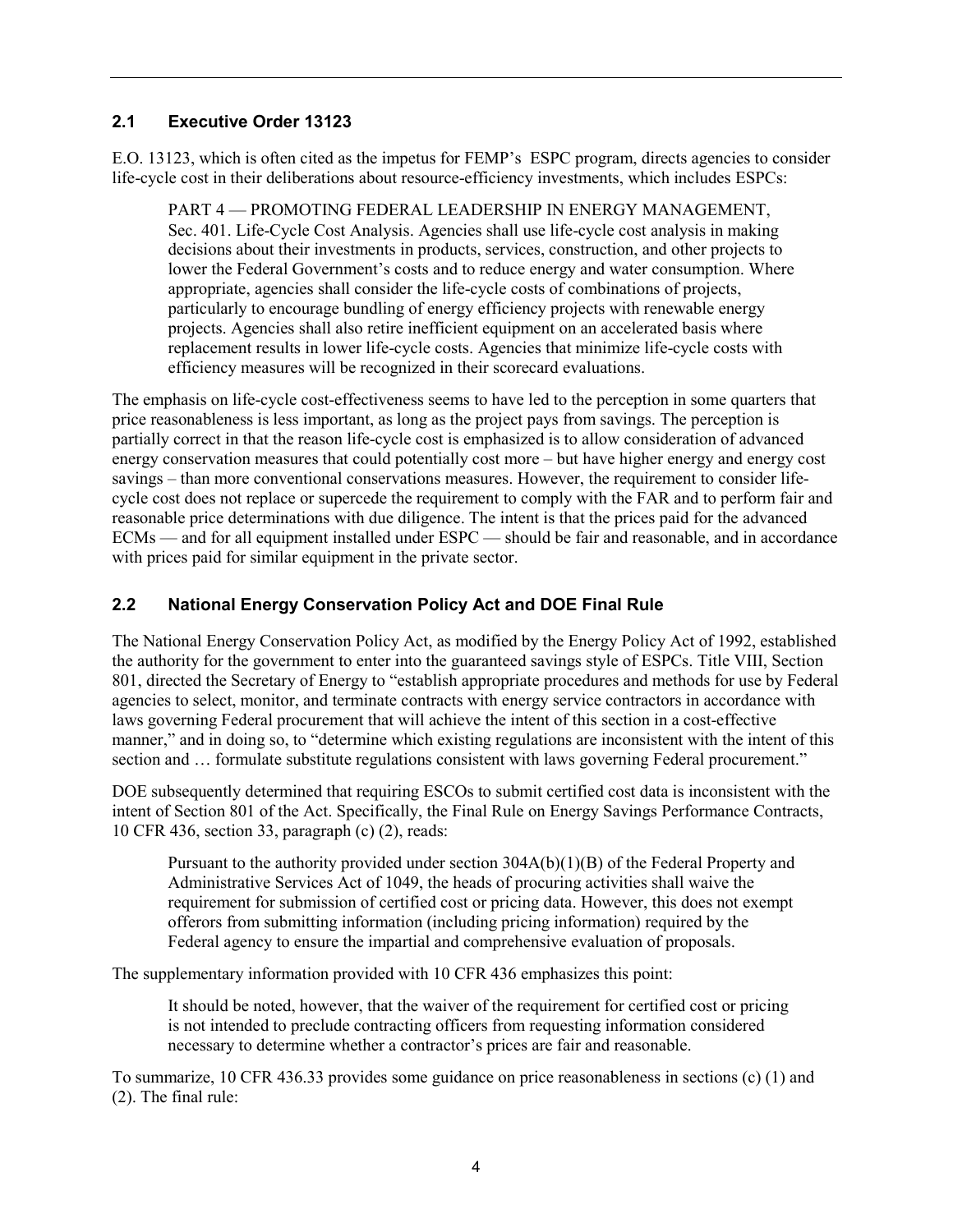- Waived the requirement for certified pricing,
- Stated that offerors must nevertheless provide information requested by federal agencies, and
- Did not specify how agencies are to assure price reasonableness.

The fact that ESPCs include finance charges has led to further uncertainty. However, the working group believes that ESPCs must be approached in the same way an individual approaches the purchase of a home or an automobile — by first seeking a fair price for the item, and then seeking the best available financing. Seeking a fair price is the objective of a price reasonableness determination and is the focus of the remainder of this document.

## <span id="page-8-0"></span>**2.3 FAR 15.404**

ESPCs must comply with the FAR's solicitation and competition requirements, but if the FAR conflicts with EPACT or the DOE Final Rule, the latter take precedence over the FAR. There is no conflict in these regulations pertaining to price reasonableness determination. ESPC task orders, as government procurements, are required to comply with FAR Subpart 15.4 – Contract Pricing.

# <span id="page-8-1"></span>**3. BEDROCK GUIDANCE — FAR 15.404-1**

## <span id="page-8-2"></span>**3.1 Applying FAR 15.404-1 to ESPC**

ESPC task orders, as government procurements, are required to comply with FAR Subpart 15.4, "Contract Pricing." Price reasonableness determinations are required for all ESPC price components, including ECMs, performance-period services, and financing. (The Financing Cost Reduction Working Group's recommendations to the Federal ESPC Steering Committee, which cover price reasonableness determination for financing costs, are reported in *Reducing Financing Costs for Federal ESPCs*, available at www.ornl.gov/sci/femp/wg\_financing.shtml.)

The FAR instructs contracting officers to purchase supplies and services from responsible sources at fair and reasonable prices. Although the FAR does not define what constitutes a fair and reasonable price, the term is understood to mean the price that would be paid by a prudent person considering the current market environment.

FAR 15.404-1, "Proposal Analysis Techniques," describes the techniques contracting officers are to use to ensure that final agreed-to prices are fair and reasonable. (FAR 15.404-1 is given in Appendix C.) The main techniques are

- price analysis,
- cost analysis, and
- technical analysis.

These techniques, discussed in section 3.2, can be used singly or in combination.

The FAR instructs contracting officers to require offerors to submit the smallest amount of information necessary to determine price reasonableness. This tends to favor price analysis. Where price reasonableness cannot be established through price analysis alone, cost analysis may be performed. This is a more detailed assessment of the need for and reasonableness of each of the individual cost elements that make up the offeror's price proposal, including labor, materials, and overheads, and tends to be more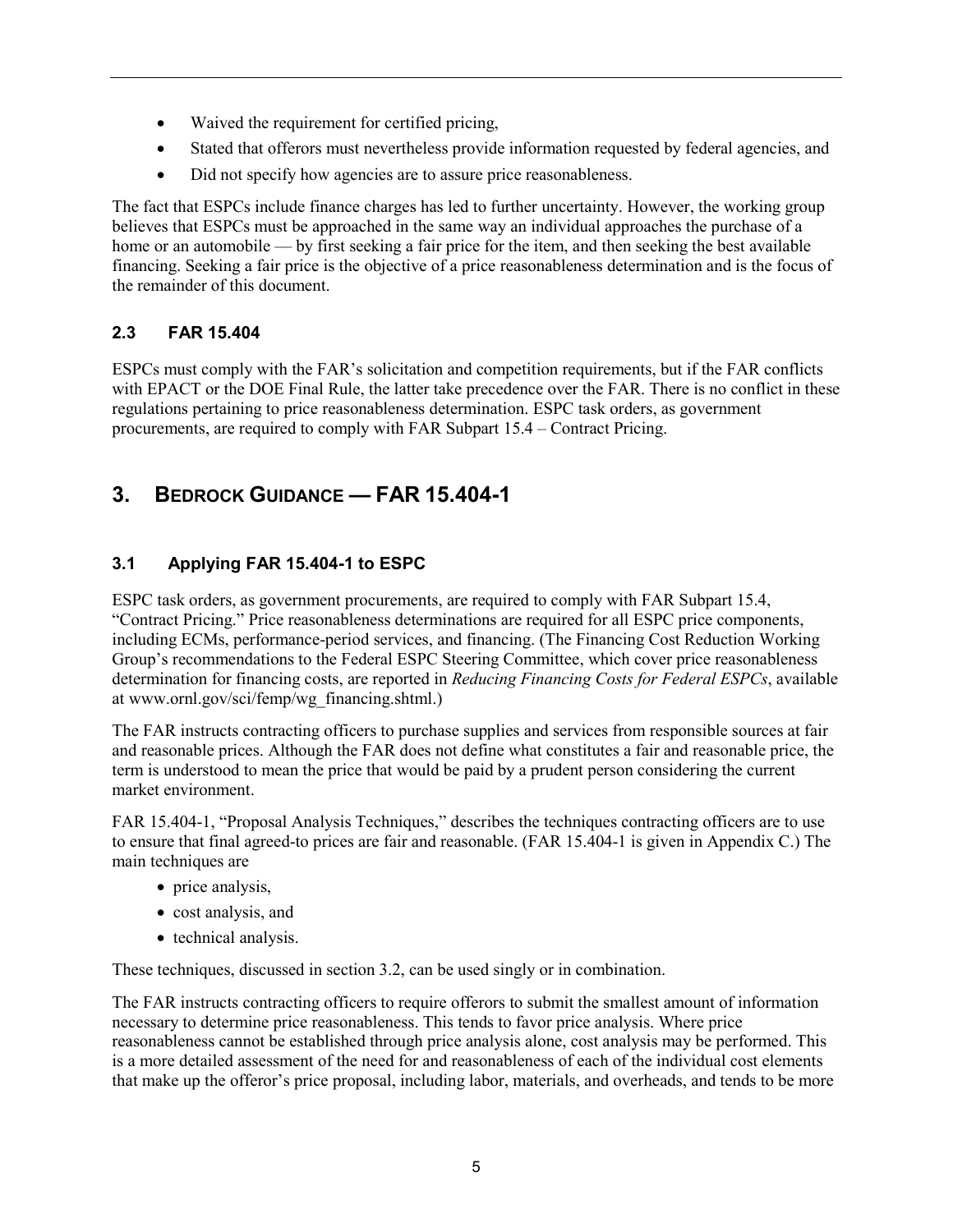costly and time-consuming than price analysis. Although this technique provides a more detailed analysis of a proposal, the final price reasonableness determination should be made on the basis of overall price.

Review by technical experts and individuals familiar with the equipment and services being procured is another valuable technique for establishing price reasonableness.

## <span id="page-9-0"></span>**3.2 FAR Analysis Techniques**

## <span id="page-9-1"></span>**3.2.1 Price Analysis**

Price analysis is defined as "the process of examining and evaluating a proposed price without evaluating its separate cost elements and proposed profit." This encompasses a number of different techniques. Many of these are directly applicable to ESPC, although not all are. The techniques described in the FAR are the following.

## **3.2.1.1 Price competition**

The FAR considers the market forces inherent in the competitive bidding process to be adequate to establish price reasonableness, and the FAR lists price competition [FAR 15.404-1 (b)(2)(i)] as the preferred method of price analysis in traditional government contracting. Because in ESPCs the ESCO is selected before the project is defined sufficiently to support a true price competition, ESCO selection through price competition and hence use of competition for establishing price reasonableness is rarely used in ESPC. Agencies can, however, obtain competitive pricing by requiring ESCOs to solicit competitive bids from subcontractors.

## **3.2.1.2 Comparison with previously proposed prices**

*Comparison of previously proposed prices and previous Government and commercial contract prices with current proposed prices for the same or similar items, if both the validity of the comparison and the reasonableness of the previous price(s) can be established. — FAR 15.404-1 (b)(2)(ii)*

For the most part, the equipment installed and the services provided under ESPC involve systems that provide electrical service, lighting, heating, air conditioning, and ventilation for buildings. Similar ECMs have usually been installed in the past at the same installation or at other installations, either in previously awarded ESPCs or in appropriations-funded energy conservation programs. Prices paid in the past can be used to determine whether the prices offered for similar equipment and services are fair and reasonable.

The project team often has access to a great deal of information on past pricing for similar ECMs from its own site or from agency-level service organizations. FEMP maintains a database of prices for all of the ECMs installed under its ESPCs and makes the information available as requested to project teams installing similar ECMs in other projects.

For comparisons to be valid, adjustments in the data are usually required. No two construction projects are identical — prices are affected by site-specific factors such as safety and security requirements and the cost of labor in the local economy. Likewise, no two contracting mechanisms are identical. Caution should be exercised when comparing prices offered in ESPCs, which are design-build contracts, to prices received for previous projects in which the site may have received funding for partial design from an agency energy conservation program. Adjustments for general inflation must be made as well.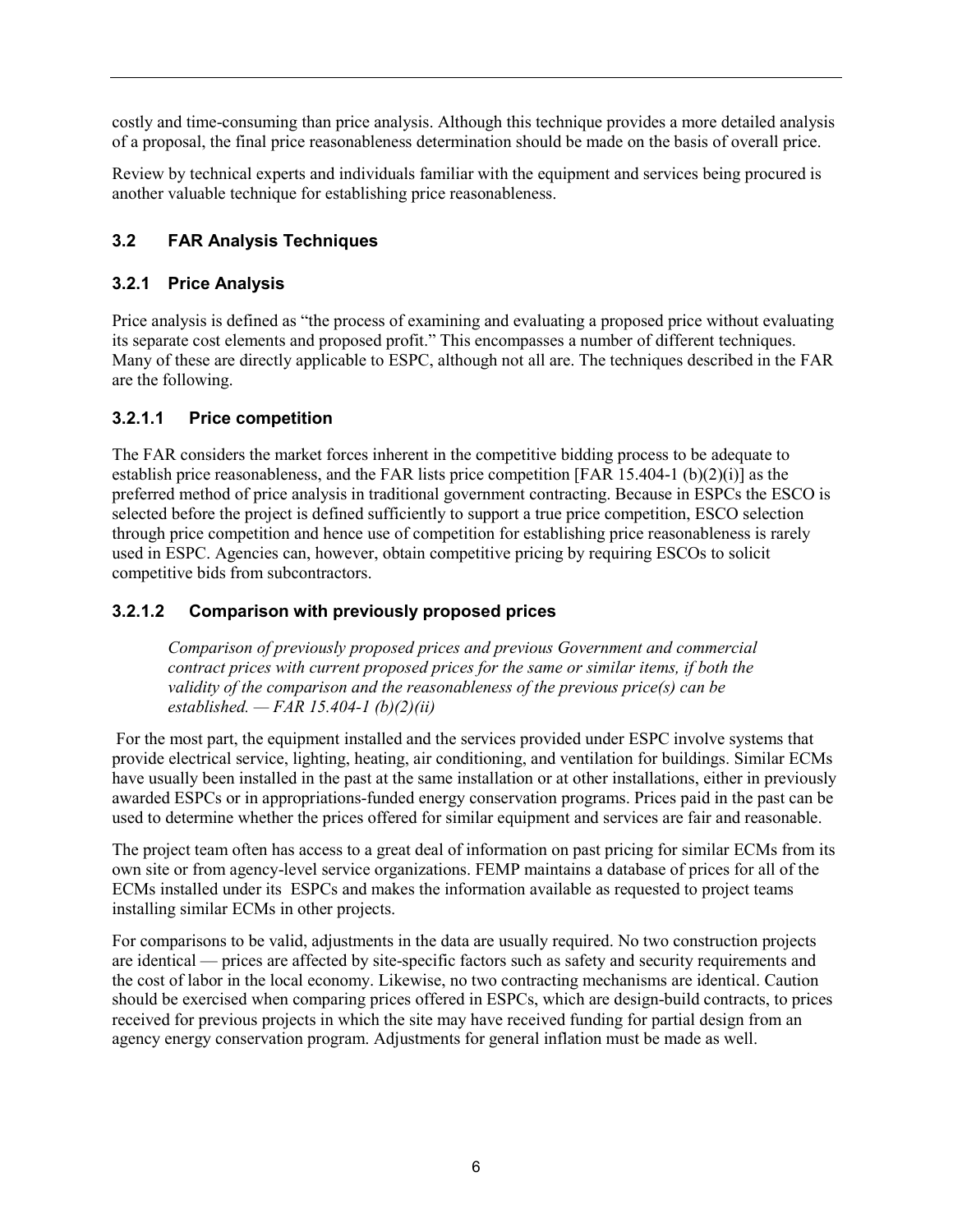#### **3.2.1.3 Parametric estimating methods**

*Use of parametric estimating methods/application of rough yardsticks (such as dollars per pound or per horsepower, or other units) to highlight significant inconsistencies that warrant additional pricing inquiry. — FAR 15.404-1 (b)(2)(iii)*

Other terms for such yardsticks are cost estimating relationship (CER) and price benchmarks. CERs and benchmarks are mathematical relationships, usually based on statistical analysis, between price as the dependent variable and one or more physical characteristics of the item or system purchased as independent variables. CERs can be used to extend the technique of comparing proposed prices with previously proposed prices described above.

As a simple example, suppose a site wishes to replace a 500-ton centrifugal chiller. The site recently paid \$162,000 to replace a 200-ton centrifugal chiller and \$366,000 to replace an 800-ton chiller, but because there is no recent pricing information available for replacement of 500-ton chillers, strict reliance on past pricing would not provide enough information to establish price reasonableness. A simple price benchmark would be to assume a straight-line relationship between installed price and equipment size. Based on the two previous chiller replacements, the benchmark relationship is Price =  $$94,000 + 340 \times$ tons, so a reasonable price for replacement of a 500-ton chiller would be \$94,000 + 340  $\times$  500 = \$264,000.

Most benchmarks or CERs are based on much more data than this and require corrections for project scope, general price inflation, and geographical location, as well as statistical analysis to determine the relationship itself. However, information on past pricing from the site, the agency, or other sources can be used by acquisition teams to develop their own CERs.

FEMP has developed CERs for some of the more commonly installed ECMs based on data from past ESPC projects and appropriations-funded projects and makes this information available to project teams.

### **3.2.1.4 Comparison with published prices**

*Comparison with competitive published price lists, published market prices of commodities, similar indexes, and discount or rebate arrangements.*

*— FAR 15.404-1 (b)(2)(iv)*

This refers to catalog prices and GSA schedules, as well as cost-estimating guides published by firms such as R. S. Means, Marshall and Swift, and Craftsman. These lists and guides provide pricing for specific commercial items such as boilers and chillers. ESPC projects often involve demolition of existing equipment as well as installation of new equipment, and so the ECM price will include more than just the commercial cost. For this reason, price lists and guides find more use in cost analysis than in price analysis.

### **3.2.1.5 Market research**

*Comparison of proposed prices with prices obtained through market research for the same or similar items.* — *FAR 15.404-1 (b)(2)(vi)*

In some cases useful pricing information can be obtained through market research. An example would be the solicitation of price quotes from other suppliers. However, as with the use of price lists and guides, the information obtained usually applies to specific commercial items. Again, because ESPC projects often involve demolition and construction, information obtained through market research tends to be more useful in cost analysis than in price analysis.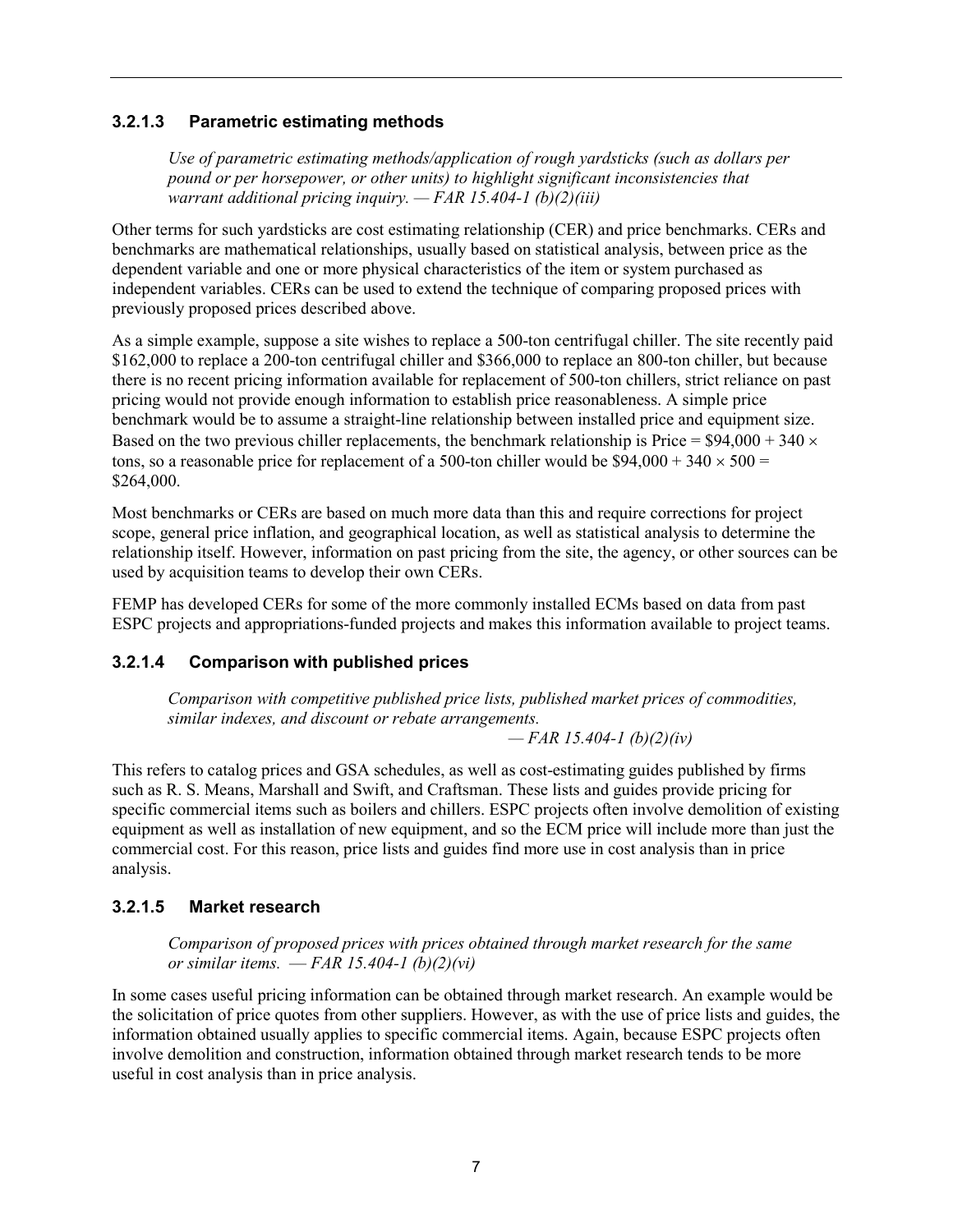## **3.2.1.6 Analysis of pricing information provided by the offeror**

Prices proposed by the offeror to other customers can also be used to establish price reasonableness [FAR 15.404-1 (b)(2)(vii)], although 15.402 (a)(2)(i) lists the preferred source of information to be that which is available within the government, followed by that which is available from sources other than the offeror. Information provided by the offeror is only to be used if necessary.

#### **3.2.1.7 Comparison of proposed prices with independent Government cost estimates**

While usually associated with more traditional contracting methods, an independent government estimate (IGE) can also be used to establish price reasonableness in ESPCs if the necessary resources are available to develop one [FAR 15.404-1 (b)(2)(v)]. The IGE is the government's estimate of the resources needed and the estimated cost of those resources that a prudent contractor would incur in the performance of a contract. The estimate includes both direct costs (e.g., labor, supplies, equipment, and transportation) and indirect costs (e.g., labor burden, overhead, general and administrative expense, and profit or fee). Development of an IGE typically requires designs to be at the 95% stage. This limits their usefulness in ESPC programs where contracts are signed at the 30% design stage, but some programs do postpone ESPC project award until 95% designs are available.

### <span id="page-11-0"></span>**3.2.2 Cost Analysis**

If price reasonableness cannot be established by the price analysis techniques described above, contracting officers may use cost analysis, defined in FAR  $$15.404-1(c)(1)$  as

*"the review and evaluation of the separate cost elements and profit in an offeror's or contractor's proposal (including cost or pricing data or information other than cost or pricing*  data), and the application of judgment to determine how well the proposed costs represent what *the cost of the contract should be, assuming reasonable economy and efficiency."*

For a cost analysis, the contracting officer needs a detailed breakdown of the offeror's price into material, labor, and overhead costs. While several different cost analysis techniques are listed in FAR 15.404-1 (c), the process basically comes down to verifying the necessity for and reasonableness of each of the elements in the offeror's cost proposal. Many price analysis techniques are applicable in cost analysis as well to assess the reasonableness of individual cost elements. For example, proposed costs of individual pieces of capital equipment can be compared with previously proposed prices for similarly sized equipment. Price benchmarks can also be used at the level of individual costs. Price lists, catalogs, and cost estimating guides are generally most useful in cost analysis.

It should be noted that the more detailed, in-depth review carried out in a cost analysis does not necessarily assure price reasonableness. For example, consider the procurement of a computer. An offeror could submit a detailed price proposal including all of the materials and labor required to fabricate each individual electronic component and combine them together on circuit boards. While cost analysis might judge each individual cost to be fair and reasonable, the overall price of building a computer from scratch would be much higher than purchasing one on the open market. For this reason, the FAR specifies that even where cost analysis is used, price analysis should also be used to verify that the overall price is fair and reasonable.

### <span id="page-11-1"></span>**3.2.3 Technical Analysis**

In technical analysis, the contracting officer seeks the opinion of individuals with specialized knowledge of the equipment or services being procured [FAR 15.404-1 (e)]. These individuals would generally be professional cost estimators who would examine, at a minimum, the types and quantities of materials proposed and the need for the types and quantities of labor hours and the labor mix. Also, agency or site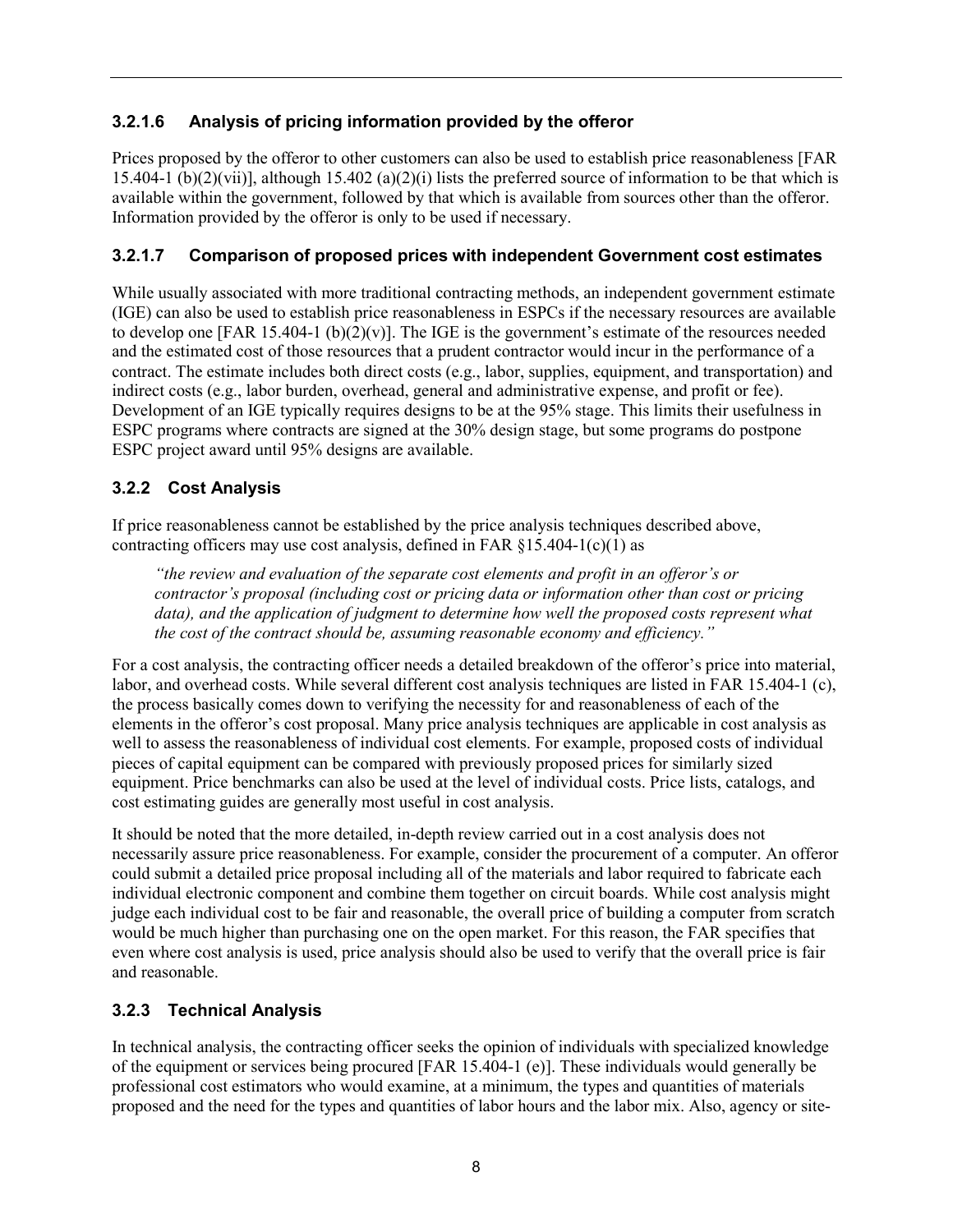level engineering staff are usually integral members of the ESPC project team, and their analysis of cost proposals is carried out as a normal part of the review process. Less common ECMs such as geothermal heat pumps or combined heat and power equipment may require review by independent experts such as DOE National Laboratory personnel.

## <span id="page-12-0"></span>**3.2.4 Summary of Applicable FAR Proposal Analysis Techniques**

The recommended techniques and their application to federal ESPCs are summarized below.

| <b>FAR Technique</b>                                                                                                                                                                                                              | <b>Application to Federal ESPCs</b>                                                                                                                                                                                          |
|-----------------------------------------------------------------------------------------------------------------------------------------------------------------------------------------------------------------------------------|------------------------------------------------------------------------------------------------------------------------------------------------------------------------------------------------------------------------------|
| 1. Price analysis - Analyze price of each<br>ECM, each performance-period service, and<br>financing individually.                                                                                                                 | Is preferred over and requires less information<br>than cost analysis                                                                                                                                                        |
| a. Price competition                                                                                                                                                                                                              | First preference, but not generally done in<br>ESPCs. ESCO could compete subcontracts<br>and document results.                                                                                                               |
| b. Comparison with previously proposed<br>prices and previous government and<br>commercial contract prices                                                                                                                        | Can be applicable if data is available.                                                                                                                                                                                      |
| c. Parametric estimating methods - An<br>extension of comparing proposed and<br>past prices - cost estimating<br>relationships (e.g., dollars per ton of<br>chiller capacity) calculated from past<br>pricing data                | Use FEMP Benchmarking Tool, ECM Locator,<br>site- and/or agency-level info on past pricing                                                                                                                                   |
| d. Comparison with published prices                                                                                                                                                                                               | More applicable to cost analysis.                                                                                                                                                                                            |
| e. Market research                                                                                                                                                                                                                | More applicable to cost analysis.                                                                                                                                                                                            |
| f. Analysis of pricing information provided by<br>offeror                                                                                                                                                                         | Using information from within government is<br>preferable to using information from offeror.                                                                                                                                 |
| g. Comparison of proposed prices with<br>independent government cost estimates                                                                                                                                                    | Can be used in ESPC, but cost estimators<br>require near-complete designs.                                                                                                                                                   |
| 2. Cost analysis - Analyze individual<br>elements of cost such as labor, materials,<br>indirect costs, and financing                                                                                                              | More costly and time-consuming than price<br>analysis. Price analysis still needed for final<br>reasonableness determination.                                                                                                |
| 3. Technical analysis - Consultation with<br>individuals with specialized knowledge of<br>equipment or services being procured, who<br>examine, at minimum, types and quantities of<br>materials and labor requirements and costs | Depending on the type of expertise needed,<br>could be provided by site or agency<br>engineering staff, independent experts (e.g.,<br>DOE National Labs), or others, but would<br>generally be professional cost estimators. |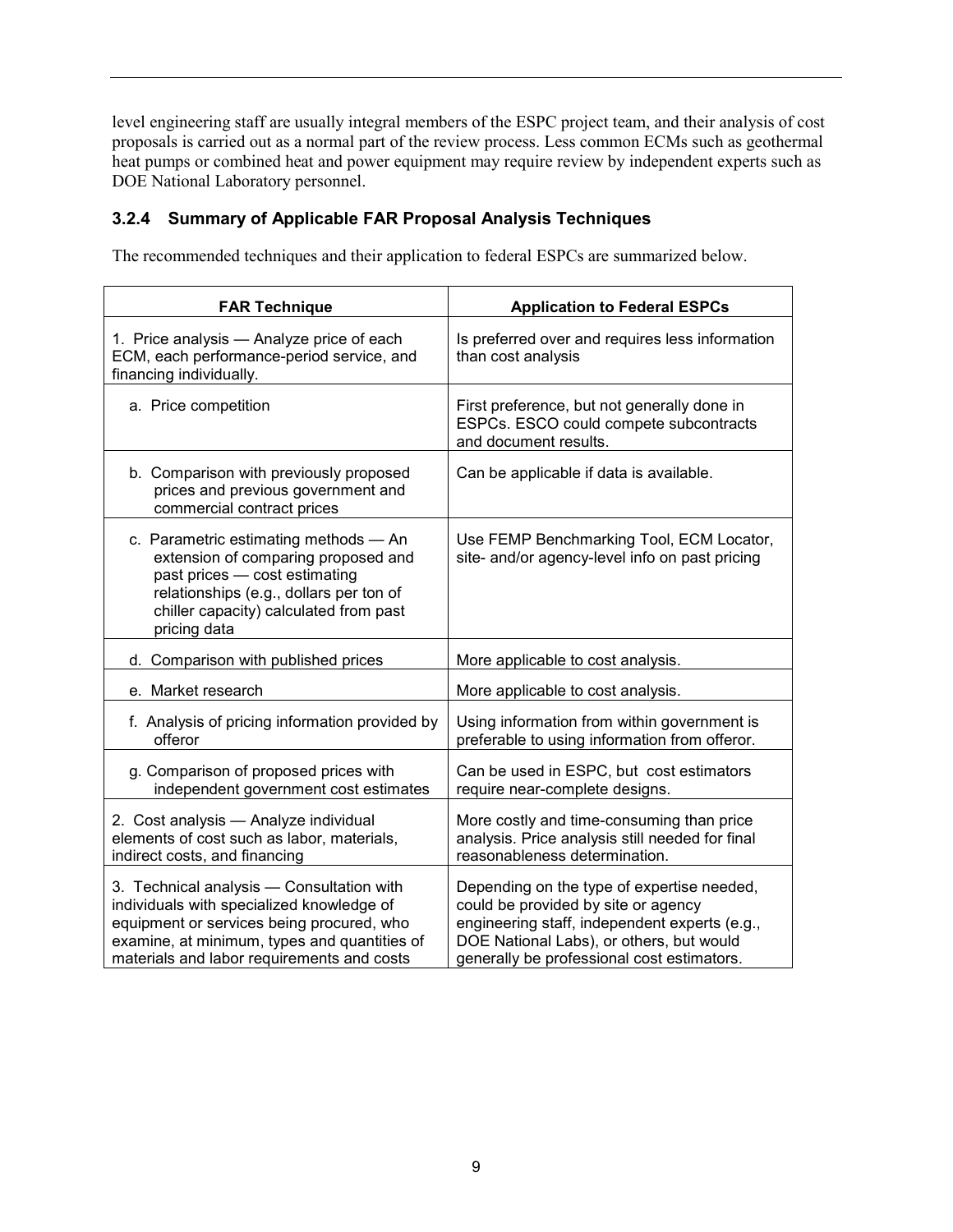# <span id="page-13-0"></span>**4. RECOMMENDED STRATEGIES FOR COST-EFFECTIVE ASSURANCE OF FAIR AND REASONABLE PRICING**

#### <span id="page-13-1"></span>**4.1 Introduction**

The recommended process for determining price reasonableness in federal ESPCs complies with the FAR's guidance on proposal analysis and relies on the techniques described in FAR 15.404-1. Undoubtedly, many of these activities are already being carried out by agencies in some form, but until now they have not been formally spelled out.

The key elements of FAR guidance that apply to federal ESPCs are as follows:

- Price reasonableness determinations are required for all ESPC price components, including ECMs, performance-period services, and financing costs. Pricing of each ECM and each service should be considered individually.
- Contracting officers are directed to require offerors to submit the smallest amount of information necessary to determine price reasonableness. This tends to favor price analysis over cost analysis.
- Where price reasonableness cannot be established through price analysis alone, cost analysis may be used.
- Even when cost analysis is used, price analysis should also be used to verify that the overall price is fair and reasonable.
- The main techniques recommended for price reasonableness determination that are applicable to federal ESPCs, in order of preference, are the following:
	- Price analysis
		- Comparison with previously proposed prices
		- Parametric estimating methods
	- Technical analysis
	- Cost analysis

There are several ESPC vehicles available to agencies, and the implementation process is slightly different for each one, but all follow the same basic outline. In the following sections we use DOE's ESPC as an example, but these recommendations are generally applicable to any of the federal IDIQ ESPCs.

Activities related to price reasonableness determination fall into three areas and correspond roughly to Phases 1, 2, and 3 of the process of developing an ESPC task order, respectively:

- Preliminary activities Phase 1: Project planning
- Review of initial proposal Phase 2: Initial project development
- Review of final proposal Phase 3: Negotiation and award of final task order

#### <span id="page-13-2"></span>**4.2 Preliminary Activities**

The project planning phase encompasses initial exploration of the feasibility of a pay-from-savings project and preliminary communications between the site and one or more ESCOs. The agency acquisition team, which guides the project to its completion, is formed at this time. The acquisition team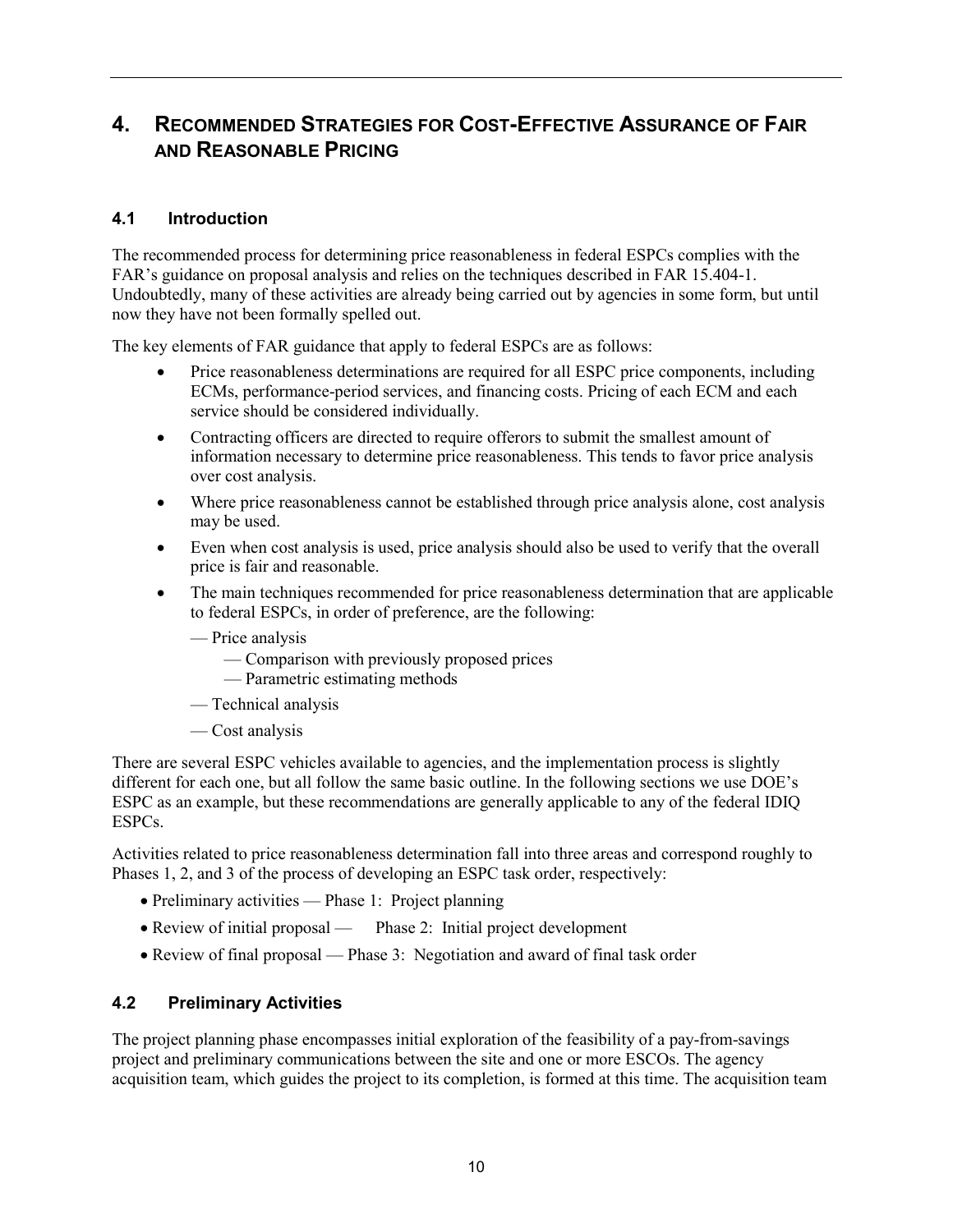should establish early on that one of its key objectives is to obtain fair and reasonable prices for the equipment and services that are being contracted for.

The two key members of the acquisition team are the Contracting Officer (CO) and the Site Technical Representative (STR). It is the CO's responsibility to make the team aware that the prices for ECMs and performance-period services received in the ESPC must be fair and reasonable according to the FAR. Because the focus in developing ESPCs is often on the requirement for the project to pay for itself out of the savings it generates, this concept may be unclear to some individuals, so it is worth emphasizing. Discussions with ESCOs should make this clear as well.

Although nothing is finalized at this stage, sites usually begin with some specific ECMs in mind, and the team should begin to consider how price reasonableness determinations will be performed for each one. Some questions to consider are:

- Are there any available price benchmarks or cost estimating relationships for these ECMs?
- Have similar ECMs been installed at this site in the past?
- If so, who at the site is familiar with the work?
- Can the total installation price (including feasibility/initial design) of these previously installed ECMs be established?
- Are there conditions/regulations at the site that could make these ECMs more expensive (or less expensive) to install than at other sites?
- What type of information can the project facilitator provide?
- Is there a need for assistance from outside sources (agency support organizations, DOE, private subcontractors)?
- Who are some likely candidates to provide the information required?
- What is the cost of using these sources?
- What kind of lead time is involved in obtaining them?
- What other information sources are available to make the price reasonableness determination?
- Are there any agency-specific policies on price reasonableness that must be followed?

In addition to ECM prices, the acquisition team must ensure that fair and reasonable prices are received for performance-period services such as operations and maintenance  $(O&M)$ , repair and replacement  $(R&R)$ , and measurement and verification  $(M&V)$  of savings. The team should begin considering how the price reasonableness determinations will be made for these services. Some questions to consider include the following:

- Who will be performing O&M and R&R on the installed equipment the ESCO or the site?
- If similar ECMs have been installed at the site in the past, is there information available on their O&M costs?
- What M&V options and methods are typically used for ECMs like these?
- What cost information is available for these M&V activities?
- What type of information can the project facilitator provide?
- Is there a need for assistance from outside sources?
- Who are some likely candidates to provide the information required?
- What is the cost of using these sources?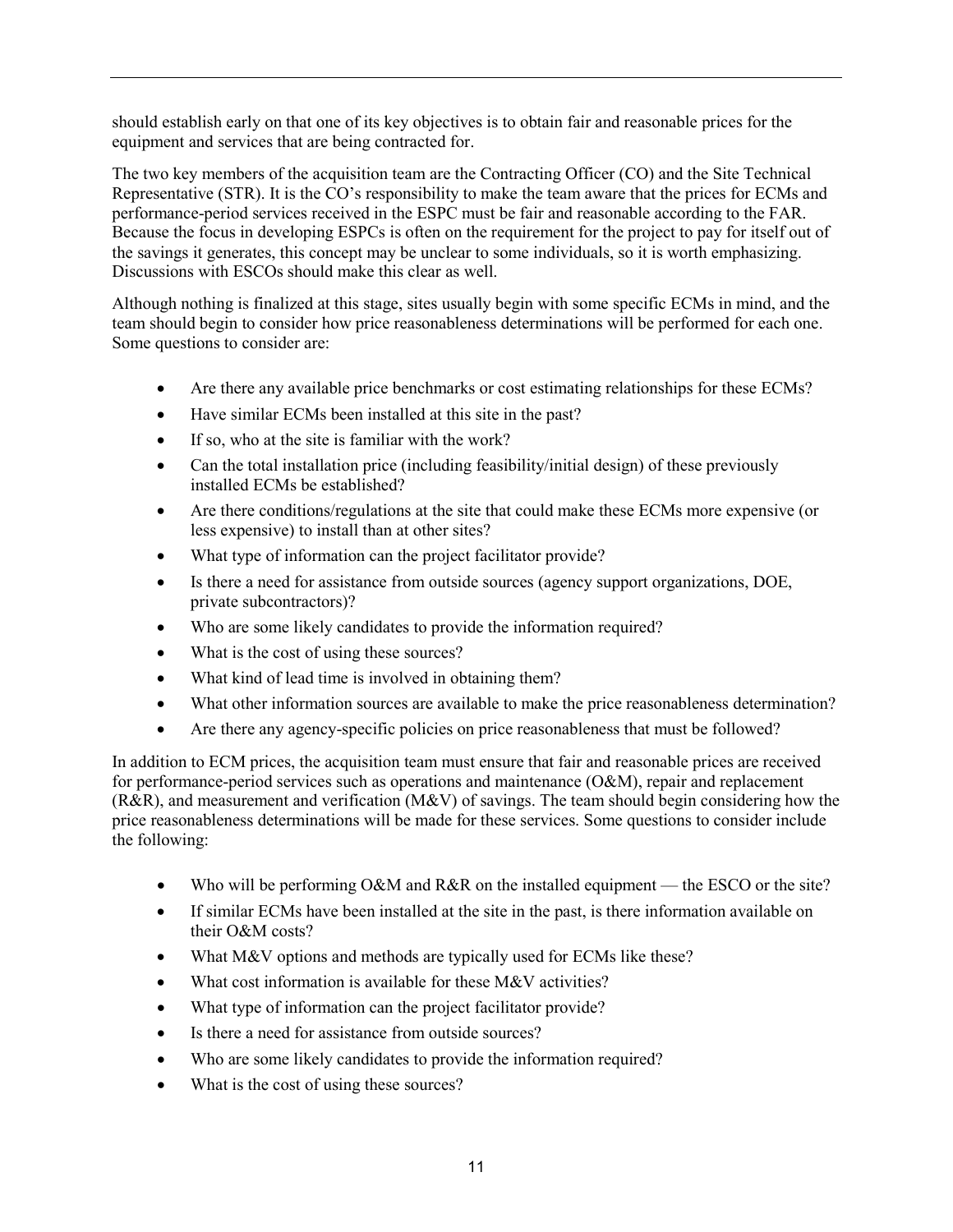- What kind of lead time is needed in order to obtain them?
- What other information sources are available?

In the project planning stage, the main concern is to put these questions on the table so that the acquisition team recognizes the importance of price reasonableness and can begin considering how to address it.

## <span id="page-15-0"></span>**4.3 Pricing Reviews for Initial and Final Proposals**

The recommended process for reviewing pricing is basically the same for both initial and final proposals, as charted in Figure 2. However, the goals of the two reviews and expected levels of effort for each are very different.

Review of pricing in the initial proposal is a quick once-through to ensure that the proposed prices are realistic, as part of the effort to determine whether the proposed project is feasible and adequately addresses the agency's needs and priorities.

The final proposal requires more intensive price review. The final proposal contains the financial schedules that define the deal the agency will live with for the duration of the ESPC term and is the true object of the FAR's requirements for contracting officers to establish that prices in government contracts are fair and reasonable.

## <span id="page-15-1"></span>**4.3.1 Appropriate Level of Review — Initial Proposal**

The initial proposal is intended to give the agency enough information to make a confident decision on whether to proceed with the project, but is not expected to reflect a complete understanding of agencyand site-specific requirements. The initial proposal is a vehicle for establishing the viability of an ESPC project at the facility, for reaching general agreement on the scope of a feasible project, and for making the go or no-go decision.

The initial proposal includes general ECM descriptions and preliminary estimates of prices and savings based on assumptions and engineering calculations, but no system design or engineering will have been done, and no subcontractors' quotes will have been obtained. Prices in the initial proposal are estimates based on the ESCO's own benchmarks, cost estimating relationships, and prices the ESCO and its subcontractors have charged for previous work. Review of pricing in the initial proposal should be commensurate with the preliminary nature of those price estimates and should correspond to the overall goal at this stage of reaching general agreements about the scope and shape of the project.

Price review that seeks a level of precision greater than that in the estimated prices in the initial proposal is not needed and is not cost-effective. However, the agency must ensure that preliminary prices are realistic in order to shape the scope of the project to meet the government's needs as completely as possible. If pricing is unrealistically high, ECMs that the agency needs may not appear to be feasible. If pricing is unrealistically low, the agency may be disappointed later to find that high-priority ECMs must be dropped to make the project pay from savings.

After completing review of pricing in the initial proposal, the acquisition team should submit written comments to the ESCO (concerning both technical review and pricing review) and require written replies. The written documentation can help avoid misunderstandings and provides backup for auditors and others who may be interested in the development of the project.

### <span id="page-15-2"></span>**4.3.2 Appropriate Level of Review — Final Proposal**

The final proposal is the precursor of a contract that obligates the government to make payments over a period of years, so it is critical to ensure that the prices proposed for ECMs and performance-period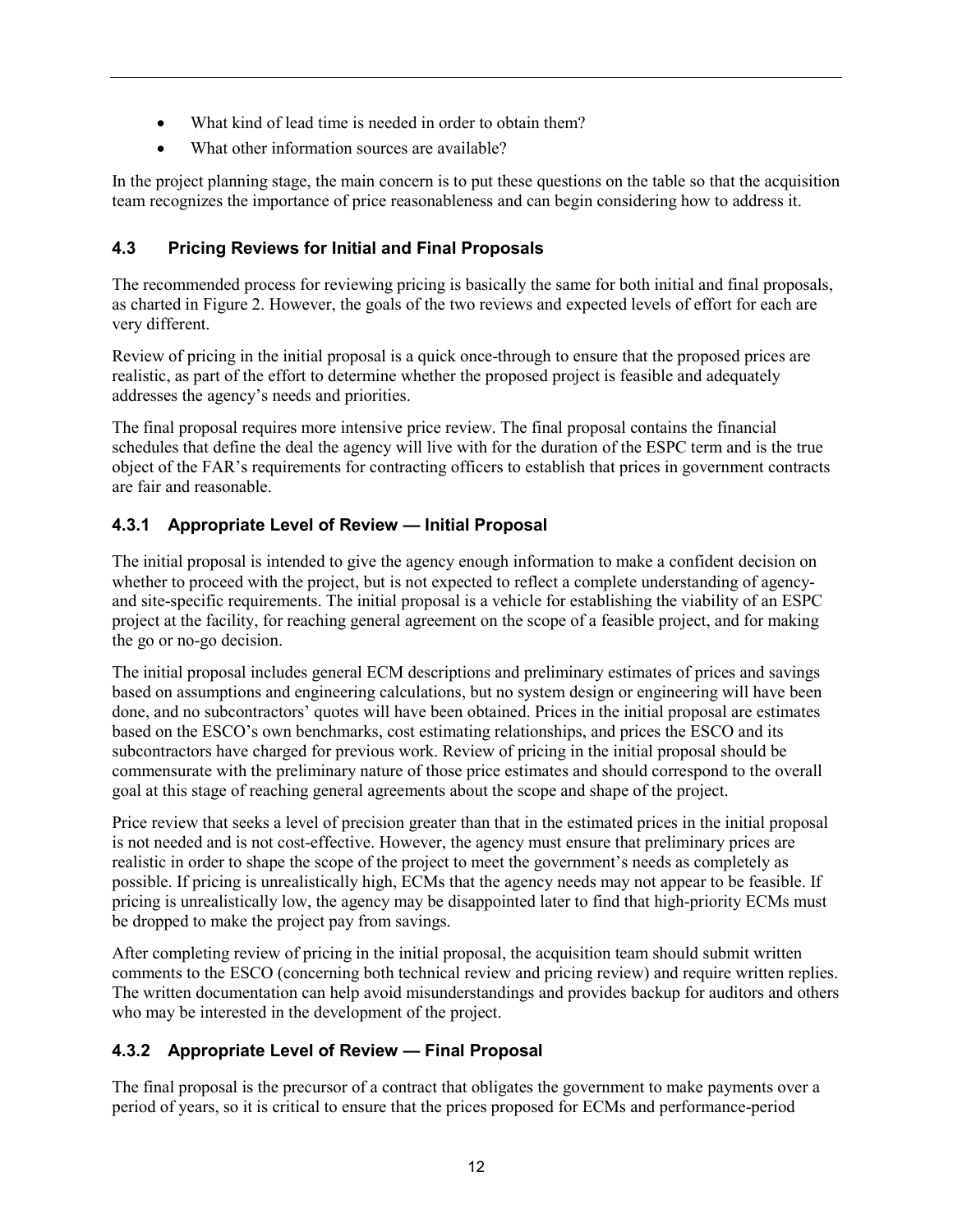services are fair and reasonable. When the final proposal is submitted, engineering designs will be about 30% complete, and the proposal should include backup information supporting the proposed pricing. The acquisition team will be able to use this information in addition to pricing benchmarks and other comparative prices to evaluate price reasonableness.

If any of the checks raise questions about the proposed pricing, the questions should be put to the ESCO and resolved during final contract negotiations. All information generated during the price reasonableness determination should be placed in a file for reference.



**Figure 2. Flow chart showing the process recommended for the acquisition team to use in reviewing pricing of the initial and final proposals.**

#### <span id="page-16-0"></span>**4.3.3 ECM Pricing**

#### **4.3.3.1 Competition**

Competition is the FAR's first preference for establishing price reasonableness. Although price competition is not applicable at the initial proposal stage and has not been widely used in federal ESPCs, it would be possible to require the ESCO to compete the subcontracted portions of the project. Subcontract competition could take place before the award of the task order. Alternatively, all ECM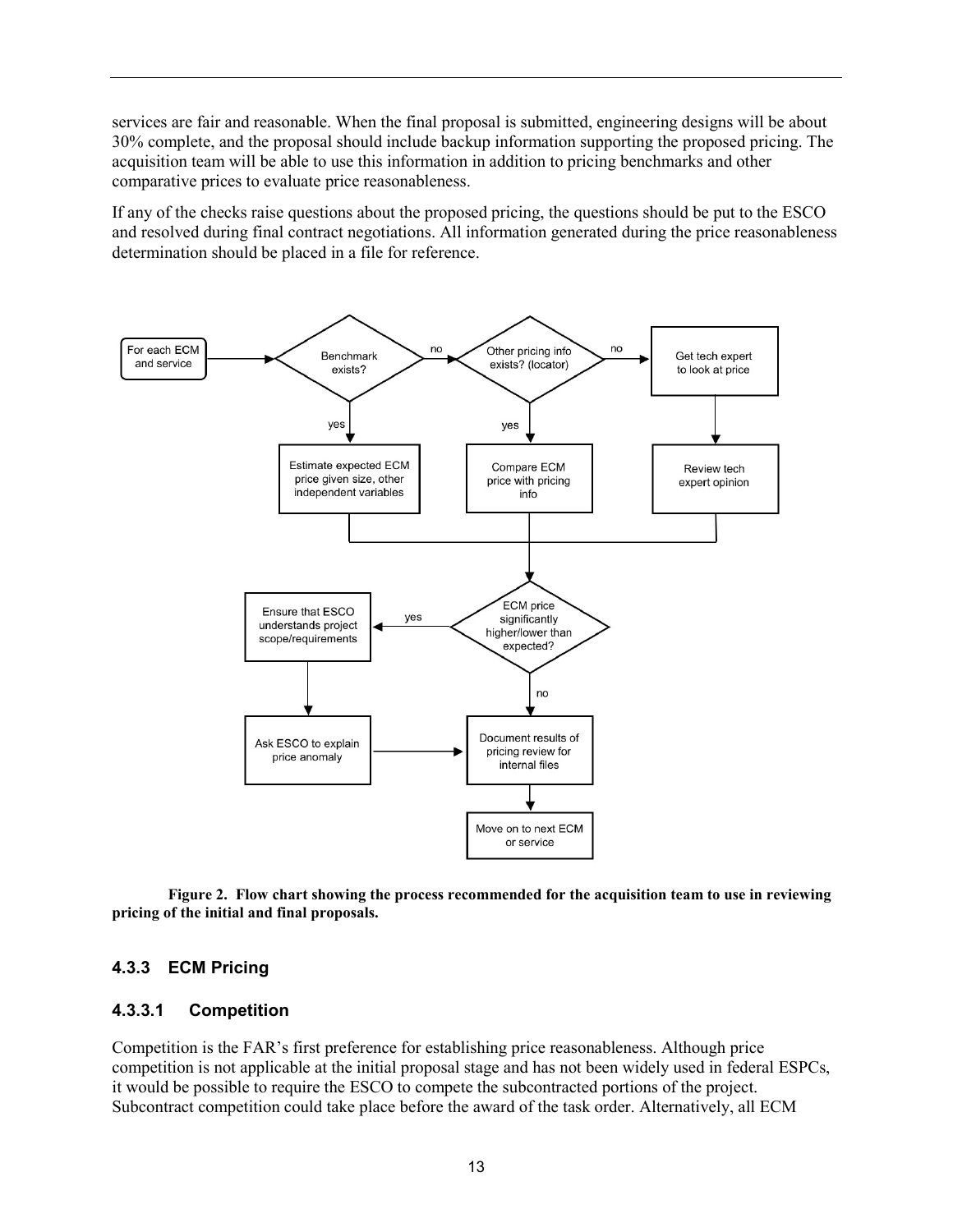subcontracts, or just disputed ECMs, could be competed after award and the contract modified to accommodate price changes.

#### **4.3.3.2 Price Analysis — Comparison with previously proposed prices and benchmarks**

After competition, the preferred methods of determining price reasonableness are price analysis techniques that compare proposed prices with previously obtained prices for similar goods and services obtained by the government, along with parametric estimating methods using price benchmarks, costestimating relationships, or rules of thumb [FAR 15.404-1 (b) $(2)(ii-iii)$ ].

Parametric estimating methods are closely related to and sometimes overlapping with price comparison techniques, and both are well suited for price review for initial and final ESPC proposals. Comparable information on previously proposed prices can come from several sources:

- The facility's data on its own past energy projects
- Data on past energy projects compiled by the agency
- FEMP's ECM Benchmarking Tool (available at hyperion.ornl.gov/espc)
- FEMP's ECM Locator (available at hyperion.ornl.gov/espc)

Acquisition team members may be able to use price information from past energy projects at their own facility, or pricing or benchmarking information maintained at the agency level. If existing data can be normalized or adjusted to make valid comparisons possible, these are the most cost-effective ways to establish price reasonableness. The following discussions of FEMP's ECM Benchmarking and ECM Locator tools and an example of reviewing ECM prices from an initial proposal illustrate how this information is used to make valid price comparisons.

Appendix D describes how price benchmarks are derived from pricing data.

### **ECM Benchmarking Tool**

FEMP's ECM Benchmarking Tool incorporates data from all the awarded ESPC projects, plus some appropriations-funded energy projects. Benchmarks are established for four ECMs that are common in ESPCs — lighting, chiller replacements, variable-frequency drives, and geothermal heat pumps. The data include ECM price (including markup), date, location, and size. The benchmarking tool converts past prices to current dollars and adjusts them for regional differences for comparison to proposed prices.

Although these benchmarks alone may not be able to definitively, precisely determine price reasonableness, they are a cost-effective way to check whether prices are "in the ballpark." The benchmarks can be used to focus effort by eliminating prices that appear to be reasonable from further scrutiny. The FEMP team can use the benchmarks to show where the proposed price for a particular ECM fits into the array of past prices for similar ECMs. If the price falls near the middle or in the middle-lower end of the price range, the agency may assume that the price is "in the ballpark." Reviewers can then move on to check other prices.

If the price is at either extreme, the agency should pursue more information, either through additional price analysis, by consulting with technical experts, or by obtaining more information from the ESCO.

#### **ECM Locator**

For ECMs other than lighting, variable-frequency drives, chiller replacements, and geothermal heat pumps, FEMP's ECM Locator can be used to compare previous and proposed prices. Data on all ECMs ever awarded under the ESPCs, plus some appropriations-funded projects, is accessible through ECM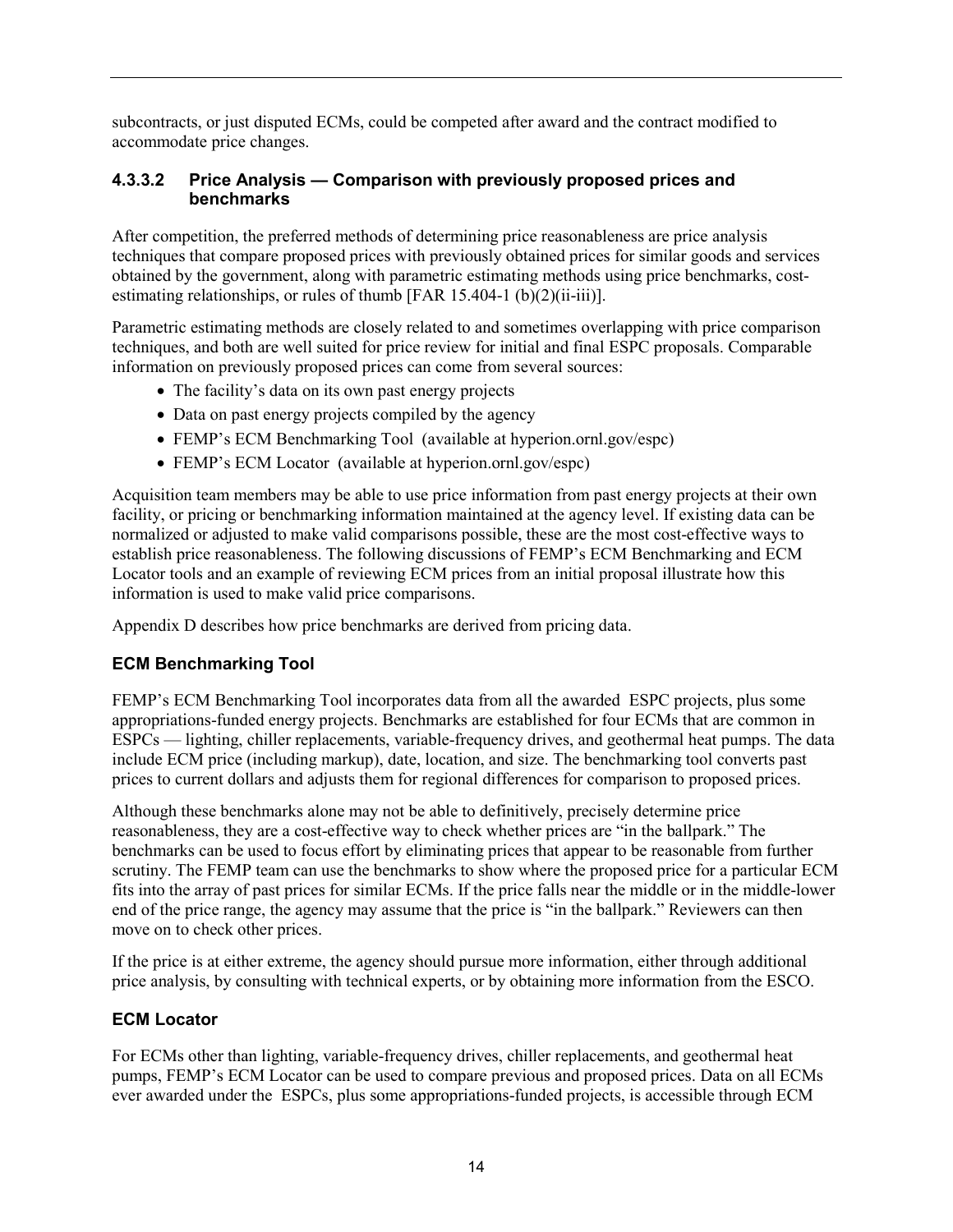Locator. The tool contains pricing information on the selected ECM, allowing simple comparisons with the proposed ECM. There is no automatic adjustment of past ECM prices for data and location, and size variables are not as accurate in Locator as in the ECM Benchmarking Tool.

ECM Locator can be an effective means of finding additional information on ECMs of interest. The FEMP team can in some cases check the ECM descriptions in the final proposals from which the data came and adjust the prices for closer comparison. The ECM Locator can also provide leads to the facility or energy managers who implemented the ECM in question, who can often provide more detailed information.

#### **Example of Reviewing ECM Prices from ESPC Initial Proposal**

The following is an example of applying the recommended process in review of an initial proposal. ECM implementation prices are found in column (c) on schedule DO-2. Figure 3 is a DO-2 schedule from a hypothetical initial proposal with four ECMs. Note that ECMs 1, 2, and 3 include nominal sizing information. DOE requires this information to be included on the TO schedule to facilitate price reasonableness determination.<sup>[2](#page-18-0)</sup>

For ECM No. 2, the acquisition team must determine if the proposed price is fair and reasonable for replacing 1125 tons of chiller capacity. First, to calculate the total proposed cost, a share of survey costs must be added to the implementation price. The TO-2 schedule breaks out "Proposal Development Energy Surveys" as a separate cost, as required by DOE, which makes it convenient to determine the percentage of the total these costs represent — about 3% in this case. (The FEMP ESPC team can provide ESPC program averages of overall survey costs to help the project team decide whether the proposed costs are reasonable.) The cost of the energy surveys must be added in to determine the true ECM cost. Survey costs vary by ECM, but typically represent less than 5% of the total implementation price, and we recommend apportioning the survey costs to each ECM according to the percentage of the total that the ECM cost represents.

The total of the marked-up costs for the ECMs in Figure 3 is \$3,558,257 (\$3,668,563 – \$110,306 survey costs), and the marked-up cost of the chiller replacement ECM represents about 17.5% of this total (\$622,319/\$3,558,257). The total cost of the chiller replacement is then the marked-up price from column (c), plus 17.5% of the "Proposal Development Energy Surveys" cost. The total is  $$622,319 + 0.175 \times$  $$105,758 = $640,827$ . This is the cost that should be compared to the pricing benchmark to determine whether it is reasonable for the installation of 1125 tons of chiller capacity.

If a price benchmark formula or price estimating relationship is available for the ECM, the acquisition team should calculate the expected price given the ECM size listed in schedule TO-2, and compare that to the proposed price.

### **Pricing from previous contracts**

Not all ECMs lend themselves to the development of pricing benchmarks or rules of thumb. However, contracting officers usually have access to pricing from previous contracts for installation or repair of

<span id="page-18-0"></span><sup>&</sup>lt;sup>2</sup> The accuracy and usefulness of benchmarks is directly related to the quantity of past pricing information available. Price benchmarks can only be developed for ECMs having similar technical scopes and for which a significant amount of data is available, which means that effective benchmarks can generally only be developed at the agency level. Obviously, FEMP's benchmarks presently do not cover all ECMs that will be implemented in federal ESPCs. The usefulness and applicability of these benchmarks (and ECM Locator) could be significantly improved by adding data from other agencies. Much data could be obtained with a very small investment of effort. For example, data on projects funded by the Department of Defense's Energy Conservation Investment Program would be easily accessible if size information were added to the cover sheets of the feasibility studies for the program's projects.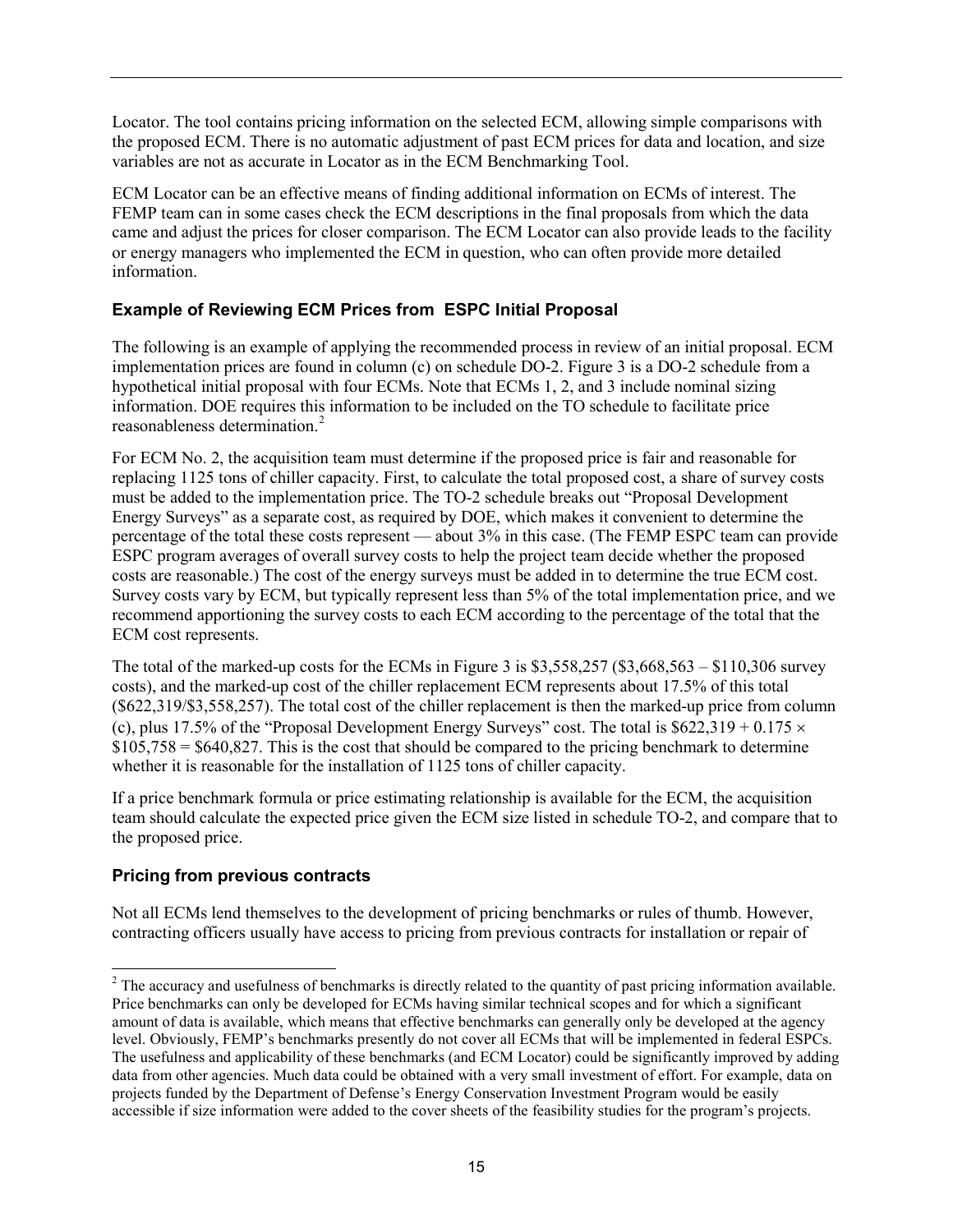similar equipment that can prove useful. For example, ECM No. 4 in Figure 3 is water system repairs. If repairs to the water system have been made in the past, the acquisition team can compare that pricing with the offered price of \$461,494 (plus the portion of the survey costs that apply to it). To determine whether the price is reasonable the team must consider the scope of the proposed project compared to the scope of past projects and normalize prices for regional cost differences and price inflation over time. This may require consultation with experts on the technology being proposed.

| Project Site:       |                    | Delivery Order No:                                                                                                                                                                                                                                                                                                                                                                                                                                                                                                                                      | <b>Contractor Name:</b> |                                                  |           |                       |                                                   |           |
|---------------------|--------------------|---------------------------------------------------------------------------------------------------------------------------------------------------------------------------------------------------------------------------------------------------------------------------------------------------------------------------------------------------------------------------------------------------------------------------------------------------------------------------------------------------------------------------------------------------------|-------------------------|--------------------------------------------------|-----------|-----------------------|---------------------------------------------------|-----------|
| O                   |                    | 0                                                                                                                                                                                                                                                                                                                                                                                                                                                                                                                                                       | 0                       |                                                  |           |                       |                                                   |           |
| Tech<br>Category    | ECM No.            | <b>Equipment Description - Title</b>                                                                                                                                                                                                                                                                                                                                                                                                                                                                                                                    | <b>ECM Size</b>         | (d)<br>Total<br>Implementation<br><b>Expense</b> |           | (b)<br>Mark-up<br>(%) | $(c) = (a) \times (b)$<br>Implementation<br>Price |           |
| C.2.1.17            |                    | Proposal Development Energy<br>Surveys                                                                                                                                                                                                                                                                                                                                                                                                                                                                                                                  |                         | \$                                               | 100,278   | 10.0%                 | \$                                                | 110,306   |
|                     | 1                  | Lighting upgrades                                                                                                                                                                                                                                                                                                                                                                                                                                                                                                                                       | 1,277,500 kWh/yr        | \$                                               | 584,339   | 22.0%                 | \$                                                | 712,894   |
|                     | 2                  | Replace chillers                                                                                                                                                                                                                                                                                                                                                                                                                                                                                                                                        | 1,125 tons              | \$                                               | 531,897   | 17.0%                 | \$                                                | 622,319   |
|                     | 3                  | <b>EMCS</b> systems                                                                                                                                                                                                                                                                                                                                                                                                                                                                                                                                     | 1021 points             | \$                                               | 1,467,875 | 20.0%                 | \$                                                | 1,761,450 |
|                     | 4                  | Water system repairs                                                                                                                                                                                                                                                                                                                                                                                                                                                                                                                                    |                         | \$                                               | 375,280   | 23.0%                 | \$                                                | 461,594   |
|                     |                    |                                                                                                                                                                                                                                                                                                                                                                                                                                                                                                                                                         |                         |                                                  |           |                       |                                                   |           |
|                     |                    |                                                                                                                                                                                                                                                                                                                                                                                                                                                                                                                                                         |                         |                                                  |           |                       |                                                   |           |
|                     |                    |                                                                                                                                                                                                                                                                                                                                                                                                                                                                                                                                                         |                         |                                                  |           |                       |                                                   |           |
|                     | Bonded Amount (\$) |                                                                                                                                                                                                                                                                                                                                                                                                                                                                                                                                                         |                         |                                                  |           |                       | \$                                                | 3,668,563 |
| Notes:<br>contract. |                    | 1) Total Implementation Expenses shall include only direct costs, and no performance period expenses.<br>2) Contractor shall identify direct costs for DES and proposal development costs as a separate line item, as applicable.<br>3) Contractor shall attach adequate supporting information detailing total implementation expenses (direct costs), in accordance with Section H.24.2 of the<br>4) Contractor shall propose bonded amount representing the basis of establishing performance and payment bonds per Section H.17 of the contract, as |                         |                                                  |           |                       |                                                   |           |

#### SCHEDULE DO-2 IMPLEMENTATION PRICE BY ECM

required.

5) Attached supporting information shall be presented to identify portions of ECM or project expenses included in proposed bonded amount.

7) For the following ECMs, enter the total installed capacity of new equipment in the units specified (e.g., chillers-150); chillers and packaged units in tons, VFDs in hp, boilers and furnaces in input Btu/hr, BAS/EMCS in number of points, transformers in kVA, generators in kW. For lighting ECMs, specify baseline kW treated. 6) Proposed Bonded Amount is assumed to include markup applied to implementation expenses above, unless otherwise specified by Contractor.

#### **Figure 3. TO-2 Schedule for an ESPC project with four ECMs.**

### **4.3.3.3 Technical Analysis**

If valid price comparisons cannot be done or are inconclusive, the contracting officer may seek the opinions of individuals with specialized knowledge of the equipment or services being procured, or "technical experts." Technical experts here are understood to mean professional cost estimators or any technical specialists who support the acquisition team. In federal ESPCs, technical analysis might be provided by any of the following:

- Site-level engineering staff
- Agency-level experts (e.g., the Army Corps of Engineers, Naval Facilities Engineering Support Center, GSA's Energy Center of Expertise, etc.)
- FEMP ESPC team members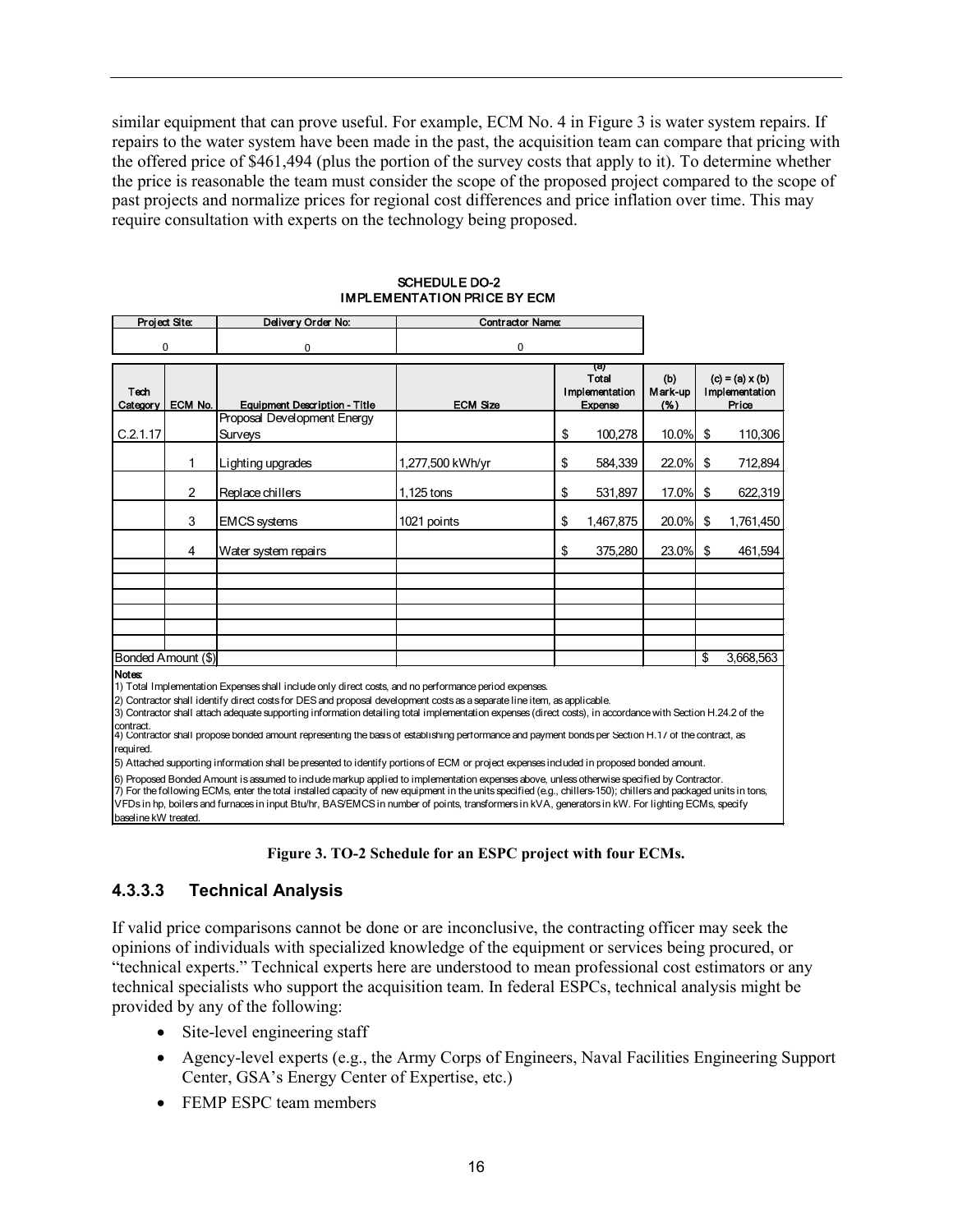- Independent experts with particular technologies (geothermal heat pumps, wind, solar, combined heat and power) from DOE National Laboratories or contractors
- Professional cost estimators

It will be most cost-effective for the technical specialists who are already supporting the acquisition team to review the information in the proposal and provide opinions on the reasonableness of the proposed costs as well as the technical merit of the design. These technical experts may use their own pricing benchmarks and rules of thumb to determine what is a fair price for a project of the requested size.

In some cases, the site may require a professional cost estimator to develop an independent estimate of project costs without reference to the cost information the ESCO provides. This requires the ESCO to develop a fairly complete design before the contract is awarded. The cost estimator should submit a written opinion as to whether the proposed ECM cost is fair and reasonable. The use of technical experts to perform cost analysis is a combination of FAR 15.404-1 paragraphs (e) and (c) (2) (i).

## <span id="page-20-0"></span>**4.3.4 Performance-Period-Services Prices**

Establishing that prices for performance-period services (O&M, R&R, M&V) are fair and reasonable is similar to determining price reasonableness for ECMs.

Responsibility for performance-period services is negotiable, and the proposal should reflect the site's decision as to who will perform these activities. (In ESPCs, assignments are shown in the Risk/Responsibility Matrix, which is part of the contract, and Schedule TO-3 contains proposed pricing for performance-period services.)

The proposal should include supporting information describing the activities to be carried out and the level of effort expected. Prices for performance-period services cover mainly labor hours. Preventive maintenance and R&R prices also include replacement parts.

A primary standard for comparison will be the cost of previous O&M and R&R contracts at the site for similar equipment, or agency support organizations may be able to provide prices for similar contracts at other sites. Benchmark prices may also exists for some common maintenance activities.

Technical experts who review ECM designs may also need to review proposed O&M and/or R&R services to determine whether they are necessary and whether their pricing is reasonable for the level of effort proposed. The experts should provide written documentation of their opinions.

FEMP's data on ESPC projects does include average annual costs for O&M, R&R, and M&V as a percentage of guaranteed savings, which may be useful as general rules of thumb.

M&V is a requirement in federal ESPCs, but there is a wide range of options depending on the site's requirements, the particular ECM, and the perceived level of risk. Proposed prices for M&V can be compared with the price of M&V on similar ECMs at the same or other sites, if such information is available.

Performance-period services are a recurring cost throughout the life of the contract, and the proposals will include inflation factors that escalate the prices from year to year. These inflation factors should be no higher than the inflation rate published each April by NIST in the Annual Supplement to Handbook 135, "Energy Price Indices and Discount Factors for Life-Cycle Cost Analysis."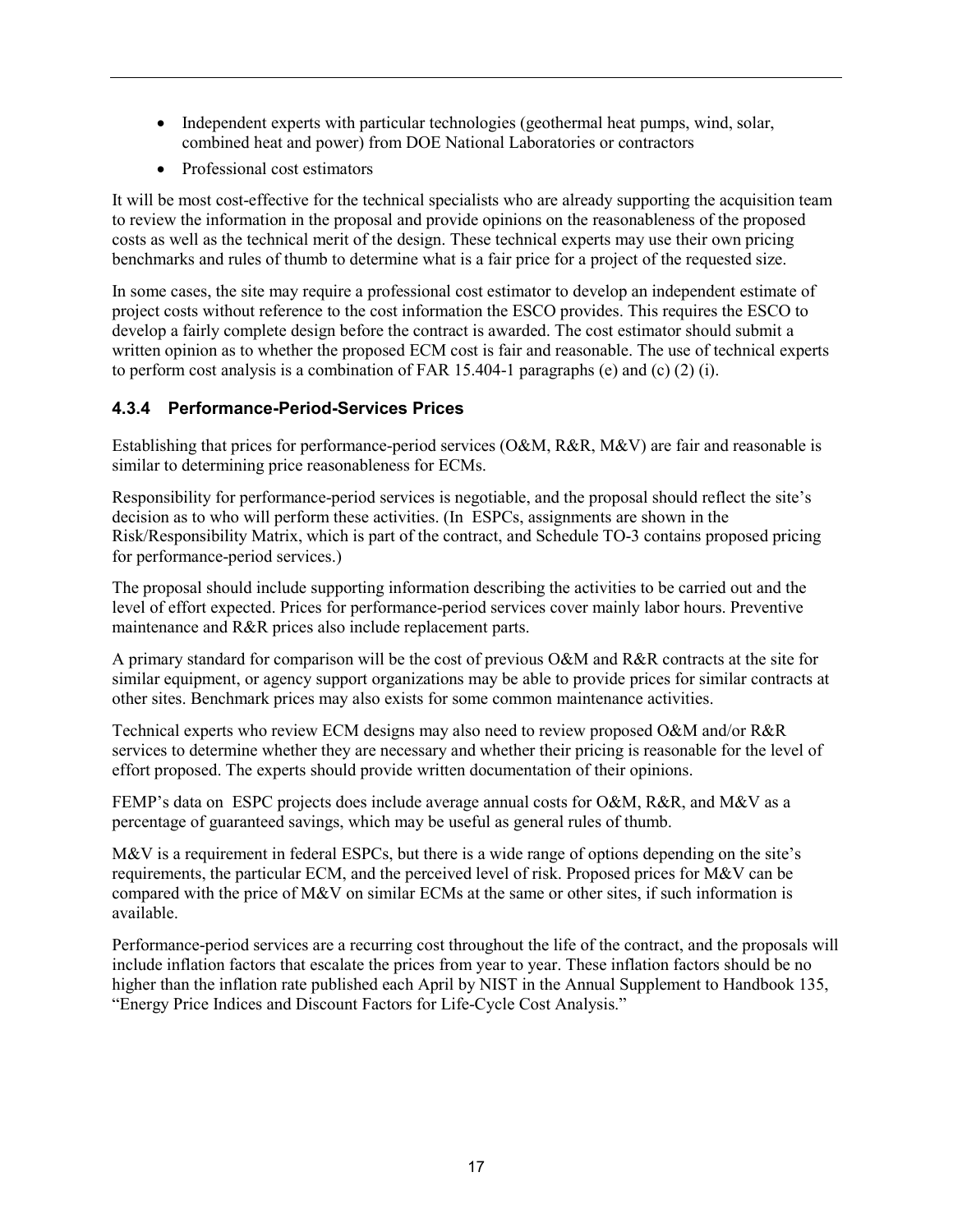# <span id="page-21-0"></span>**5. CONCLUSIONS**

Making price reasonableness determinations in ESPCs has been problematic for a number of reasons. First, ESPCs represent a new way of doing business that is very different from the traditional government procurement process. In an ESPC, a single ESCO obtains financing to purchase and install equipment at a government site. In most cases the government pays nothing up front, but agrees to make regular payments to the ESCO out of the energy cost savings generated by the equipment. Long-term contracts are signed on the basis of firm-fixed-price proposals prepared at about the 30% design stage. In most cases there is no opportunity for price competition facilitated by multiple bids, and insufficient design information is available for the development of independent government estimates, though some agencies have developed a process whereby 95% designs must be completed before contracts are awarded.

An ESPC is simply a procurement in which the government is purchasing equipment and services and paying for them over time out of the project's guaranteed savings to energy and related O&M budgets. As in any government procurement, the FAR does apply, and FAR §15.404-1 provides a detailed description of the techniques to be used to ensure that the prices paid are fair and reasonable.

This document provides concrete recommendations for using the proposal analysis techniques of FAR 15.404-1 in ESPCs. A procedure is outlined for integrating price reasonableness considerations during review of the initial and final proposals. The procedure refers specifically to FEMP's ESPC process, but is generally applicable to all federal ESPCs.

The recommended policy and guidance, if communicated to federal ESPC stakeholders, can ensure that agencies will comply with the FAR in awarding ESPCs, obtain fair and reasonable prices and best value for the government, and follow procedures that provide auditable documentation of due diligence in price reasonableness determinations.

## <span id="page-21-1"></span>**6. REFERENCES**

Hughes, P. J., Shonder, J. A., Sharp, T., and Madgett, M. 2003. *Evaluation of Federal Energy Savings Performance Contracting—Methodology for Comparing Processes and Costs of ESPC and Appropriations-Funded Energy Projects*. Oak Ridge National Laboratory, ORNL/TM-2002/150.

R.S. Means. *Mechanical Cost Data, 28th Annual Edition: HVAC and Controls*. Kingston, Mass., 2005.

R.S. Means. *Facilities Maintenance & Repair Cost Data*. Kingston, Mass., 2005.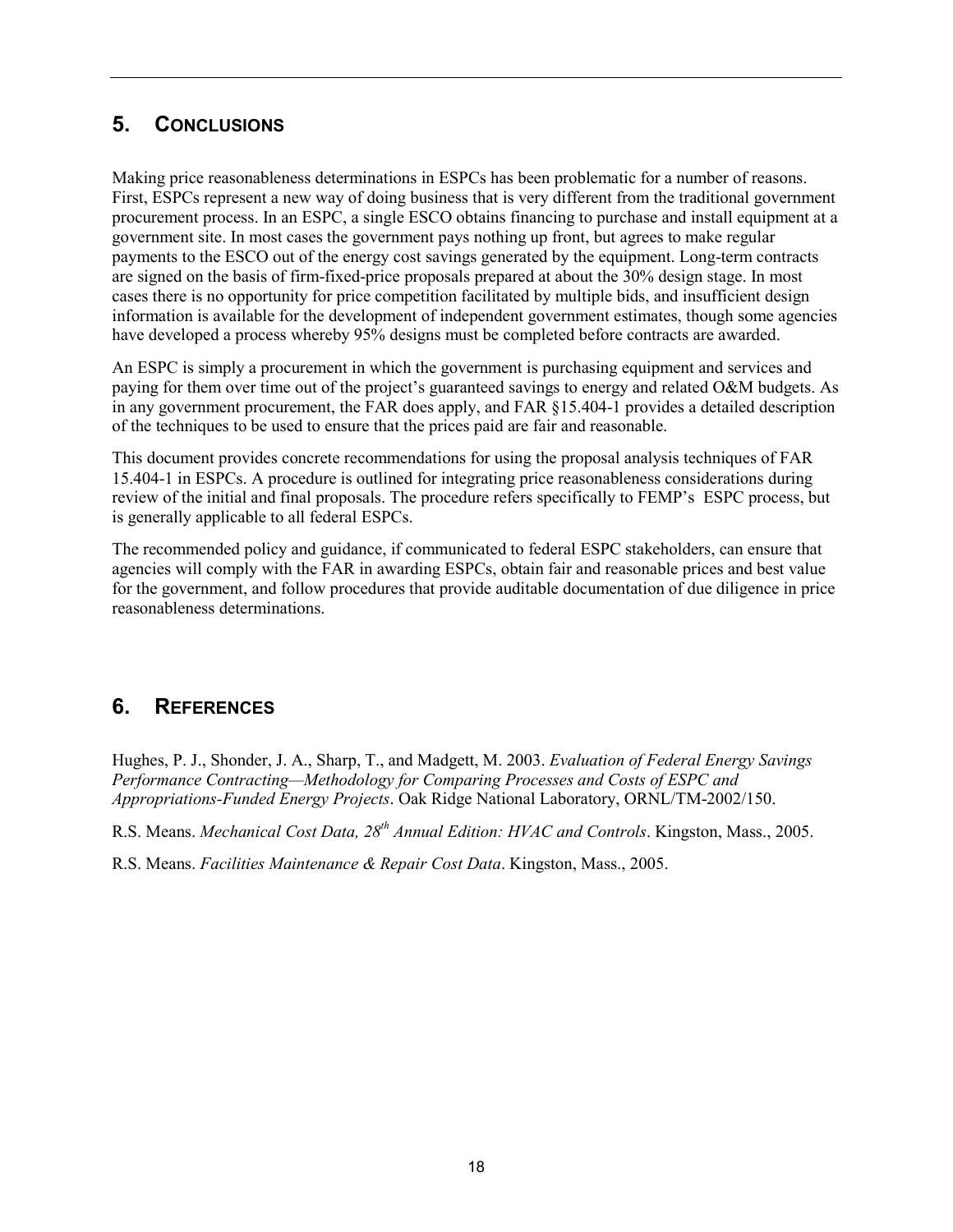# **APPENDIX A — CHARTER FOR PRICE REASONABLENESS WORKING GROUP**

#### <span id="page-22-0"></span>Background

In conventional bid-to-spec contracts implemented with appropriated funds, federal agencies receive construction bids from multiple competing offerors based on a completed design. In some cases the agency may develop its own independent cost estimate as well. The price competition between offerors and the independent government estimate provide assurance that the prices received are fair and reasonable. A major difference with energy savings performance contracts (ESPC) is that a single energy services company (ESCO) develops a firm-fixed-price bid based on a design that is only about 30% complete. Because of this difference, some agencies have struggled with how to perform timely, costeffective price review of ESPC projects. There is a need to pool the experience of the various federal agencies, and to use that experience to develop consensus recommendations that agencies can use for price review in ESPC projects.

#### **Objectives**

• Identify the approaches agencies have used for price review in ESPC projects and the lessons learned.

• Document the options and the "best practices" in implementing those options.

• Develop consensus across the various federal ESPC IDIQ programs on how price review will be performed by all going forward.

#### Final Deliverables

<span id="page-22-1"></span>Report on federal best practices for price review in ESPC projects, with recommended procedures to ensure fair and reasonable pricing.

## **APPENDIX B — MEMBERSHIP OF PRICE REASONABLENESS WORKING GROUP**

John Shonder, Chair, Oak Ridge National Laboratory Kelly Dowd, Defense Energy Support Center John Lloyd, U.S. Navy Pat Mumme, U.S. Air Force Linda Sisk, U.S. Air Force Tatiana Strajnic, U.S. DOE/FEMP David Williams, U.S. Army Carl Zeigler, U.S. Marines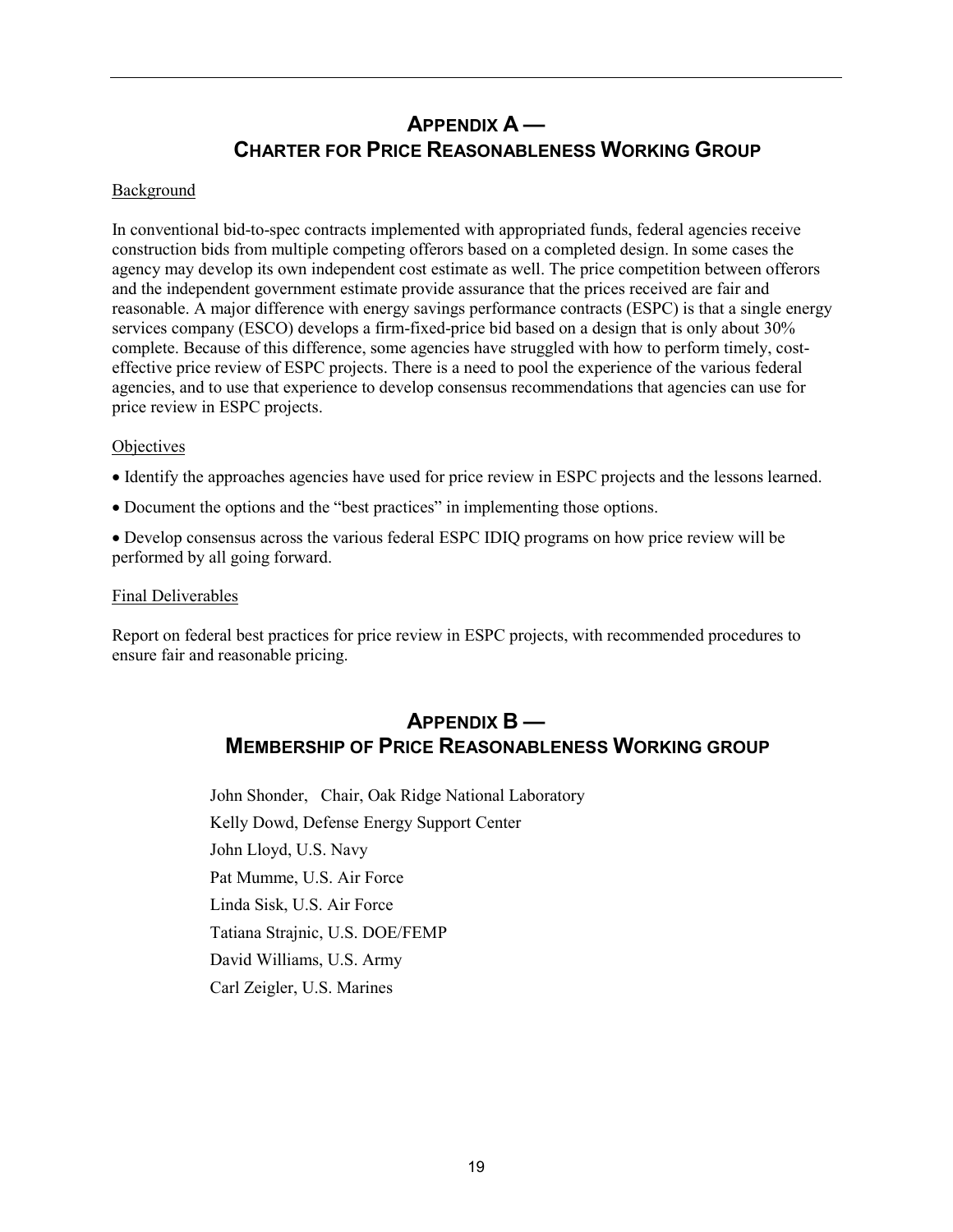# **APPENDIX C — FAR 15.404-1**

#### <span id="page-23-0"></span>**15.404 Proposal analysis**

#### **15.404-1 Proposal analysis techniques**

(a) *General.* The objective of proposal analysis is to ensure that the final agreed-to price is fair and reasonable.

(1) The contracting officer is responsible for evaluating the reasonableness of the offered prices. The analytical techniques and procedures described in this subsection may be used, singly or in combination with others, to ensure that the final price is fair and reasonable. The complexity and circumstances of each acquisition should determine the level of detail of the analysis required.

(2) Price analysis shall be used when cost or pricing data are not required (see paragraph (b) of this subsection and 15.404-3).

(3) Cost analysis shall be used to evaluate the reasonableness of individual cost elements when cost or pricing data are required. Price analysis should be used to verify that the overall price offered is fair and reasonable.

(4) Cost analysis may also be used to evaluate information other than cost or pricing data to determine cost reasonableness or cost realism.

(5) The contracting officer may request the advice and assistance of other experts to ensure that an appropriate analysis is performed.

(6) Recommendations or conclusions regarding the Government's review or analysis of an offeror's or contractor's proposal shall not be disclosed to the offeror or contractor without the concurrence of the contracting officer. Any discrepancy or mistake of fact (such as duplications, omissions, and errors in computation) contained in the cost or pricing data or information other than cost or pricing data submitted in support of a proposal shall be brought to the contracting officer's attention for appropriate action.

(7) The Air Force Institute of Technology (AFIT) and the Federal Acquisition Institute (FAI) jointly prepared a five-volume set of Contract Pricing Reference Guides to guide pricing and negotiation personnel. The five guides are: I Price Analysis, II Quantitative Techniques for Contract Pricing, III Cost Analysis, IV Advanced Issues in Contract Pricing, and V Federal Contract Negotiation Techniques. These references provide detailed discussion and examples applying pricing policies to pricing problems. They are to be used for instruction and professional guidance. However, they are not directive and should be considered informational only. They are available via the internet at http://www.acq.osd.mil/dp/cpf.

(b) *Price analysis.*

(1) Price analysis is the process of examining and evaluating a proposed price without evaluating its separate cost elements and proposed profit.

(2) The Government may use various price analysis techniques and procedures to ensure a fair and reasonable price. Examples of such techniques include, but are not limited to, the following: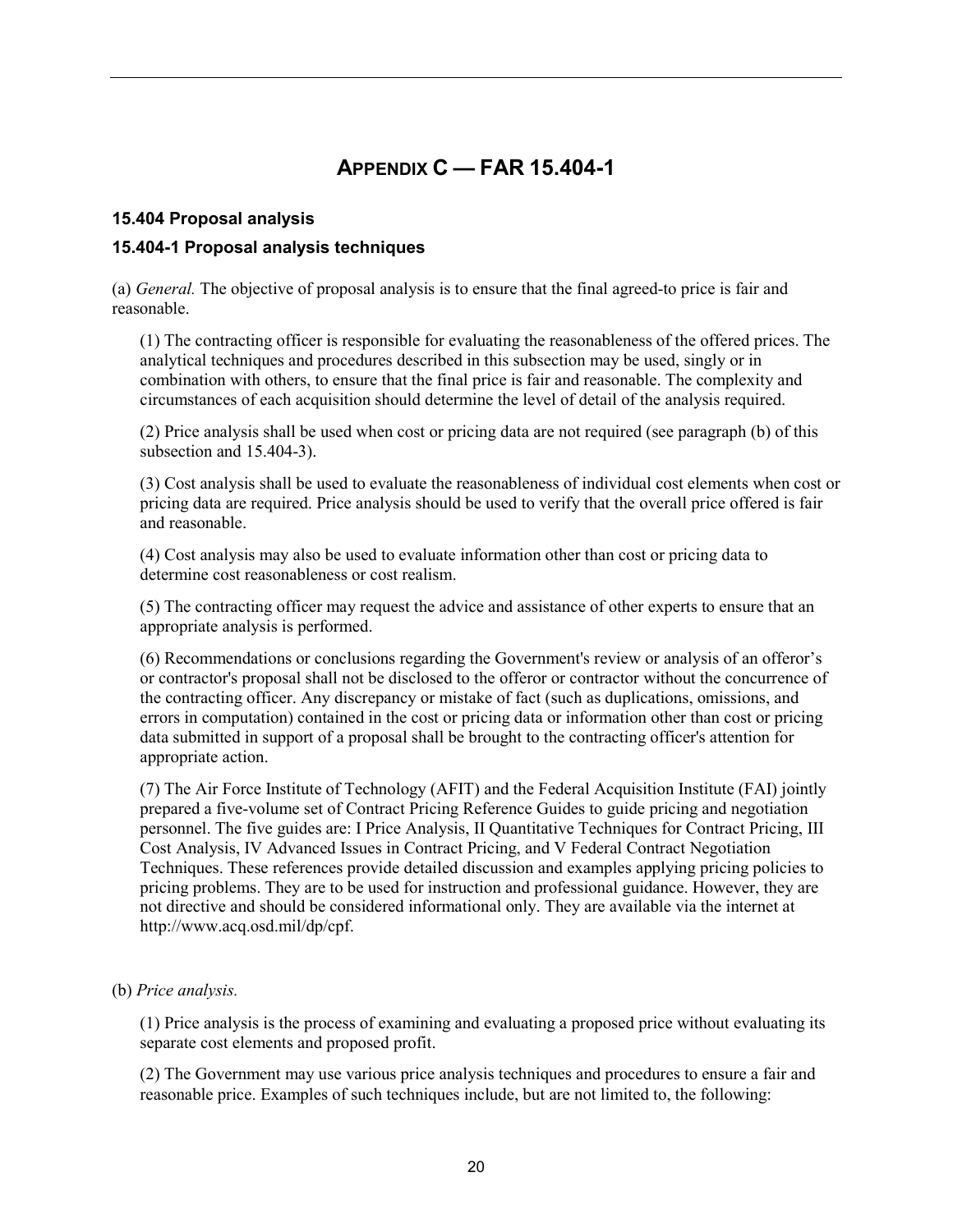(i) Comparison of proposed prices received in response to the solicitation. Normally, adequate price competition establishes price reasonableness (see 15.403-1(c)(1)).

(ii) Comparison of previously proposed prices and previous Government and commercial contract prices with current proposed prices for the same or similar items, if both the validity of the comparison and the reasonableness of the previous price(s) can be established.

(iii) Use of parametric estimating methods/application of rough yardsticks (such as dollars per pound or per horsepower, or other units) to highlight significant inconsistencies that warrant additional pricing inquiry.

(iv) Comparison with competitive published price lists, published market prices of commodities, similar indexes, and discount or rebate arrangements.

(v) Comparison of proposed prices with independent Government cost estimates.

(vi) Comparison of proposed prices with prices obtained through market research for the same or similar items.

(vii) Analysis of pricing information provided by the offeror.

(3) The first two techniques at 15.404-1(b)(2) are the preferred techniques. However, if the contracting officer determines that information on competitive proposed prices or previous contract prices is not available or is insufficient to determine that the price is fair and reasonable, the contracting officer may use any of the remaining techniques as appropriate to the circumstances applicable to the acquisition.

(4) Value analysis can give insight into the relative worth of a product and the Government may use it in conjunction with the price analysis techniques listed in paragraph  $(b)(2)$  of this section.

(c) *Cost analysis*.

(1) Cost analysis is the review and evaluation of the separate cost elements and profit in an offeror's or contractor's proposal (including cost or pricing data or information other than cost or pricing data), and the application of judgment to determine how well the proposed costs represent what the cost of the contract should be, assuming reasonable economy and efficiency.

(2) The Government may use various cost analysis techniques and procedures to ensure a fair and reasonable price, given the circumstances of the acquisition. Such techniques and procedures include the following:

(i) Verification of cost or pricing data and evaluation of cost elements, including-

(A) The necessity for, and reasonableness of, proposed costs, including allowances for contingencies;

(B) Projection of the offeror's cost trends, on the basis of current and historical cost or pricing data;

(C) Reasonableness of estimates generated by appropriately calibrated and validated parametric models or cost-estimating relationships; and

(D) The application of audited or negotiated indirect cost rates, labor rates, and cost of money or other factors.

(ii) Evaluating the effect of the offeror's current practices on future costs. In conducting this evaluation, the contracting officer shall ensure that the effects of inefficient or uneconomical past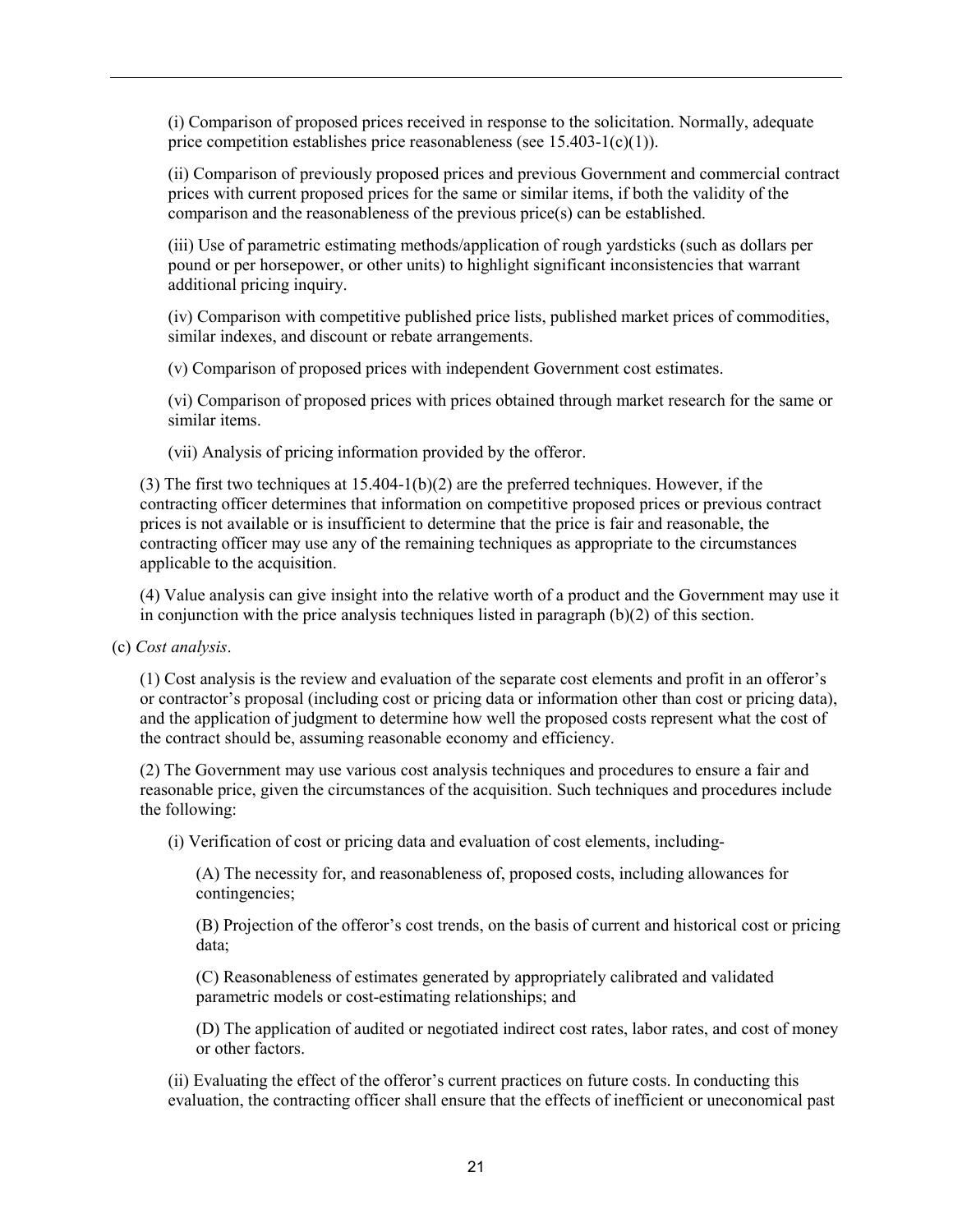practices are not projected into the future. In pricing production of recently developed complex equipment, the contracting officer should perform a trend analysis of basic labor and materials, even in periods of relative price stability.

(iii) Comparison of costs proposed by the offeror for individual cost elements with-

(A) Actual costs previously incurred by the same offeror;

(B) Previous cost estimates from the offeror or from other offerors for the same or similar items;

(C) Other cost estimates received in response to the Government's request;

(D) Independent Government cost estimates by technical personnel; and

(E) Forecasts of planned expenditures.

(iv) Verification that the offeror's cost submissions are in accordance with the contract cost principles and procedures in Part 31 and, when applicable, the requirements and procedures in 48 CFR Chapter 99 (Appendix to the FAR loose-leaf edition), Cost Accounting Standards.

(v) Review to determine whether any cost or pricing data necessary to make the contractor's proposal accurate, complete, and current have not been either submitted or identified in writing by the contractor. If there are such data, the contracting officer shall attempt to obtain them and negotiate, using them or making satisfactory allowance for the incomplete data.

(vi) Analysis of the results of any make-or-buy program reviews, in evaluating subcontract costs (see 15.407-2).

#### (d) *Cost realism analysis*.

(1) Cost realism analysis is the process of independently reviewing and evaluating specific elements of each offeror's proposed cost estimate to determine whether the estimated proposed cost elements are realistic for the work to be performed; reflect a clear understanding of the requirements; and are consistent with the unique methods of performance and materials described in the offeror's technical proposal.

(2) Cost realism analyses shall be performed on cost-reimbursement contracts to determine the probable cost of performance for each offeror.

(i) The probable cost may differ from the proposed cost and should reflect the Government's best estimate of the cost of any contract that is most likely to result from the offeror's proposal. The probable cost shall be used for purposes of evaluation to determine the best value.

(ii) The probable cost is determined by adjusting each offeror's proposed cost, and fee when appropriate, to reflect any additions or reductions in cost elements to realistic levels based on the results of the cost realism analysis.

(3) Cost realism analyses may also be used on competitive fixed-price incentive contracts or, in exceptional cases, on other competitive fixed-price-type contracts when new requirements may not be fully understood by competing offerors, there are quality concerns, or past experience indicates that contractors' proposed costs have resulted in quality or service shortfalls. Results of the analysis may be used in performance risk assessments and responsibility determinations. However, proposals shall be evaluated using the criteria in the solicitation, and the offered prices shall not be adjusted as a result of the analysis.

(e) *Technical analysis*.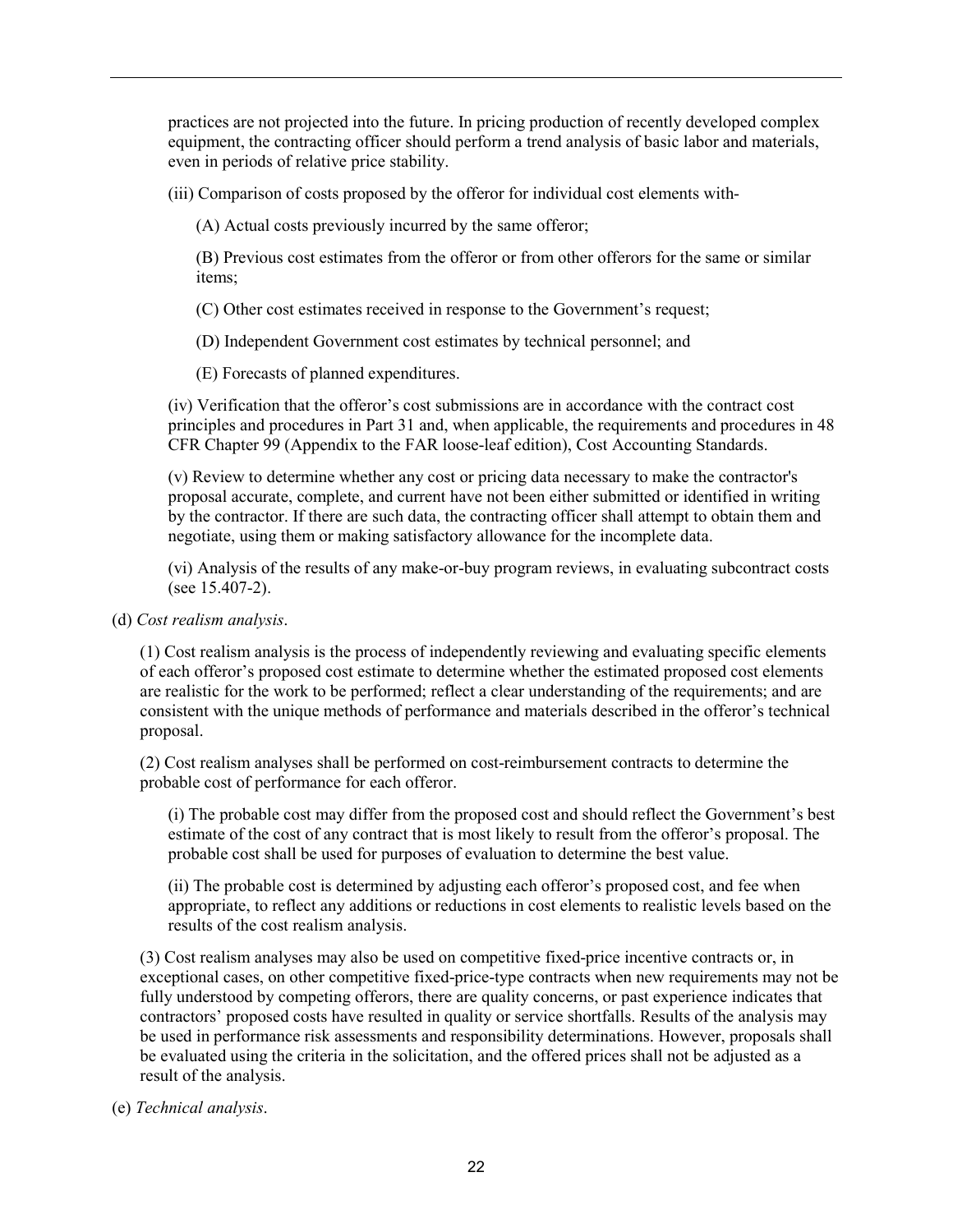(1) The contracting officer may request that personnel having specialized knowledge, skills, experience, or capability in engineering, science, or management perform a technical analysis of the proposed types and quantities of materials, labor, processes, special tooling, facilities, the reasonableness of scrap and spoilage, and other associated factors set forth in the proposal(s) in order to determine the need for and reasonableness of the proposed resources, assuming reasonable economy and efficiency.

(2) At a minimum, the technical analysis should examine the types and quantities of material proposed and the need for the types and quantities of labor hours and the labor mix. Any other data that may be pertinent to an assessment of the offeror's ability to accomplish the technical requirements or to the cost or price analysis of the service or product being proposed should also be included in the analysis.

#### (f) *Unit prices*.

(1) Except when pricing an item on the basis of adequate price competition or catalog or market price, unit prices shall reflect the intrinsic value of an item or service and shall be in proportion to an item's base cost (e.g., manufacturing or acquisition costs). Any method of distributing costs to line items that distorts the unit prices shall not be used. For example, distributing costs equally among line items is not acceptable except when there is little or no variation in base cost.

(2) Except for the acquisition of commercial items, contracting officers shall require that offerors identify in their proposals those items of supply that they will not manufacture or to which they will not contribute significant value, unless adequate price competition is expected (10 U.S.C. 2304 and 41 U.S.C. 254(d)(5)(A)(i)). Such information shall be used to determine whether the intrinsic value of an item has been distorted through application of overhead and whether such items should be considered for breakout. The contracting officer may require such information in all other negotiated contracts when appropriate.

(g) *Unbalanced pricing*.

(1) Unbalanced pricing may increase performance risk and could result in payment of unreasonably high prices. Unbalanced pricing exists when, despite an acceptable total evaluated price, the price of one or more contract line items is significantly over or understated as indicated by the application of cost or price analysis techniques. The greatest risks associated with unbalanced pricing occur when-

(i) Startup work, mobilization, first articles, or first article testing are separate line items;

(ii) Base quantities and option quantities are separate line items; or

(iii) The evaluated price is the aggregate of estimated quantities to be ordered under separate line items of an indefinite-delivery contract.

(2) All offers with separately priced line items or subline items shall be analyzed to determine if the prices are unbalanced. If cost or price analysis techniques indicate that an offer is unbalanced, the contracting officer shall-

(i) Consider the risks to the Government associated with the unbalanced pricing in determining the competitive range and in making the source selection decision; and

(ii) Consider whether award of the contract will result in paying unreasonably high prices for contract performance.

(3) An offer may be rejected if the contracting officer determines that the lack of balance poses an unacceptable risk to the Government.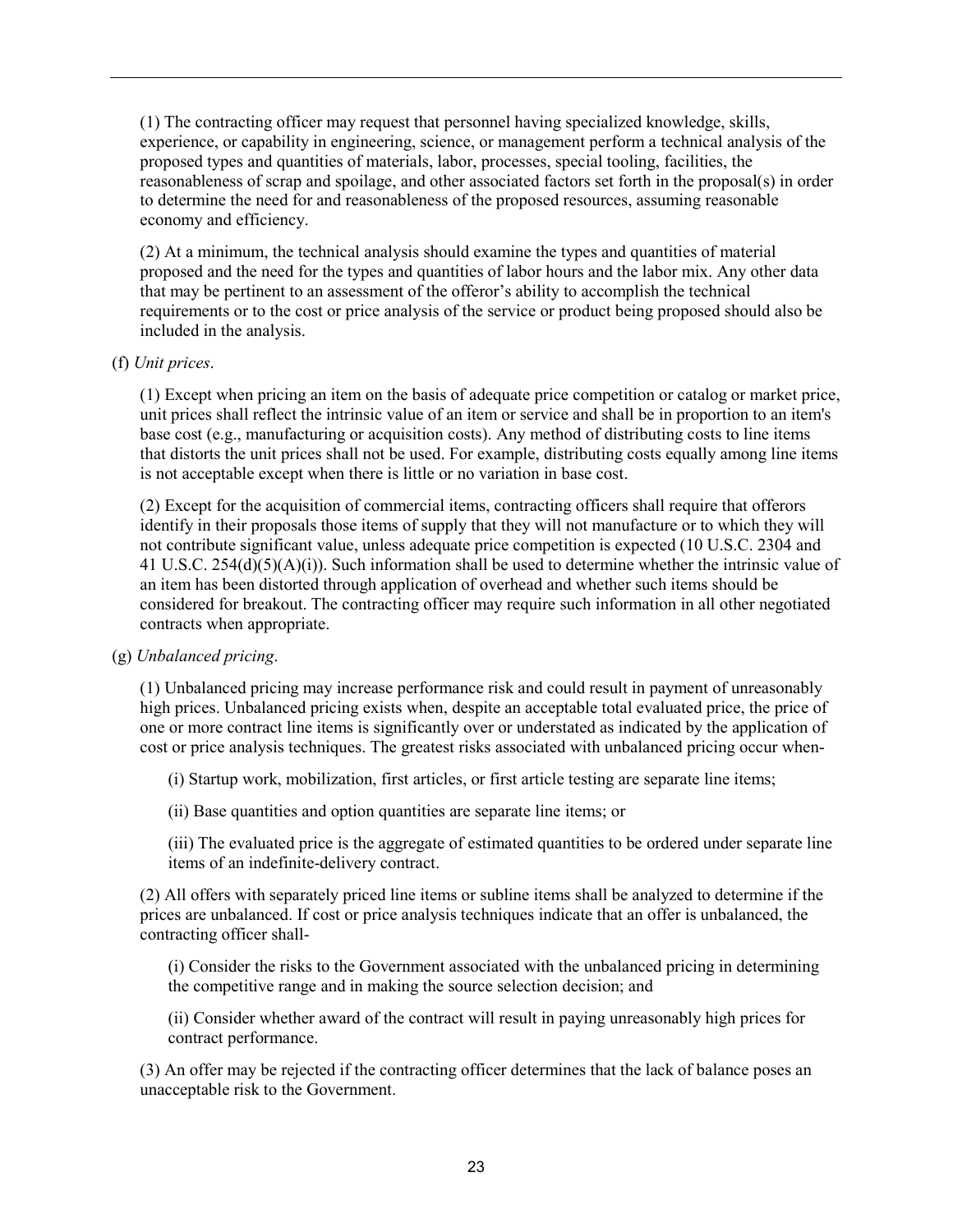# **APPENDIX D — BENCHMARKS: A MORE RIGOROUS APPROACH TO PRICE ANALYSIS**

<span id="page-27-0"></span>Price benchmarks are cost estimating relationships that consider the price of a good or service to be a function of one or more dependent variables related to the size, level of effort, or some other measurable characteristic of the good or service in question. An example would be the cost of constructing office space, expressed in dollars per square foot. While such a benchmark is not accurate enough for a contractor to make a bid based on it, it would be of use to a potential building owner, to determine whether a bid was comparable to the price of other commercial office space. In ESPC, price benchmarks are useful in reviewing price proposals, to eliminate from scrutiny prices that are in the expected range and focus attention on other prices.

A simple method of developing a price benchmark is to assume a linear relationship between cost and some measure of the item's size. For example, for a chiller replacement project, the variable would likely be total chiller capacity, and one might assume a relationship of the form

$$
C = a + bx \tag{D.1}
$$

where *C* is total cost, *x* is chiller capacity, *b* is the cost per unit capacity, and *a* is a constant.

As a simple example, consider Table D.1, which provides information on three (fictitious) chiller projects. The first four columns contain the location of the project, the date the equipment was installed, the total capacity replaced, and the total contract cost. We will assume that the same types of chillers were installed in each case, and the scope of each project is roughly the same, involving only the replacement of one or more chillers, and associated auxiliary equipment.

| Table D.1. Chiller replacement projects |         |          |             |        |             |  |  |
|-----------------------------------------|---------|----------|-------------|--------|-------------|--|--|
|                                         |         | Capacity |             |        | Adjusted    |  |  |
| Location                                | Date    | (tons)   | Cost        | CCI    | price       |  |  |
| Atlanta, GA                             | 9/30/99 | 1950     | \$1,271,078 | 102.90 | \$1,854,118 |  |  |
| Los Angeles,                            |         |          |             |        |             |  |  |
| СA                                      | 1/23/01 | 1125     | \$724,032   | 132.40 | \$820,825   |  |  |
| Detroit, MI                             | 9/30/03 | 1000     | \$682,169   | 138.70 | \$738,237   |  |  |

In order to compare the prices, we must correct for general price inflation and differences in pricing that are due to the local economy. One way of doing this is to use Means Construction Cost Index (CCI). Published annually, the CCI contains historical data on construction costs in 316 cities in the United States and Canada. For example, for Atlanta in 1999 the CCI is 102.9. These values are also provided in Table D.1.

Suppose we wish to compare these prices to a proposal received for a 1500-ton chiller replacement ECM in Minneapolis. The current CCI for Minneapolis is 150.1. So, to correct each of the prices in Table 1 to Minneapolis in 2004, we multiply each price by 150.1 and divide by the project's CCI. So, for example, the cost of the Atlanta project is multiplied by 150.1/102.9 to approximate what it would cost in Minneapolis in 2004. The last column of Table D.2 contains the adjusted price for each project.

Now that we have adjusted all of the prices to the current date and the location of the ESPC project, we can correlate price to chiller capacity. Linear regression of the data gives  $C = -499.952 + 1203x$  (D.2)

where C is cost and x is total chiller capacity. Then based on the three past contracts, a reasonable estimate of the price to replace 1500 tons of chiller capacity in Minneapolis in 2004 is \$1,304,548.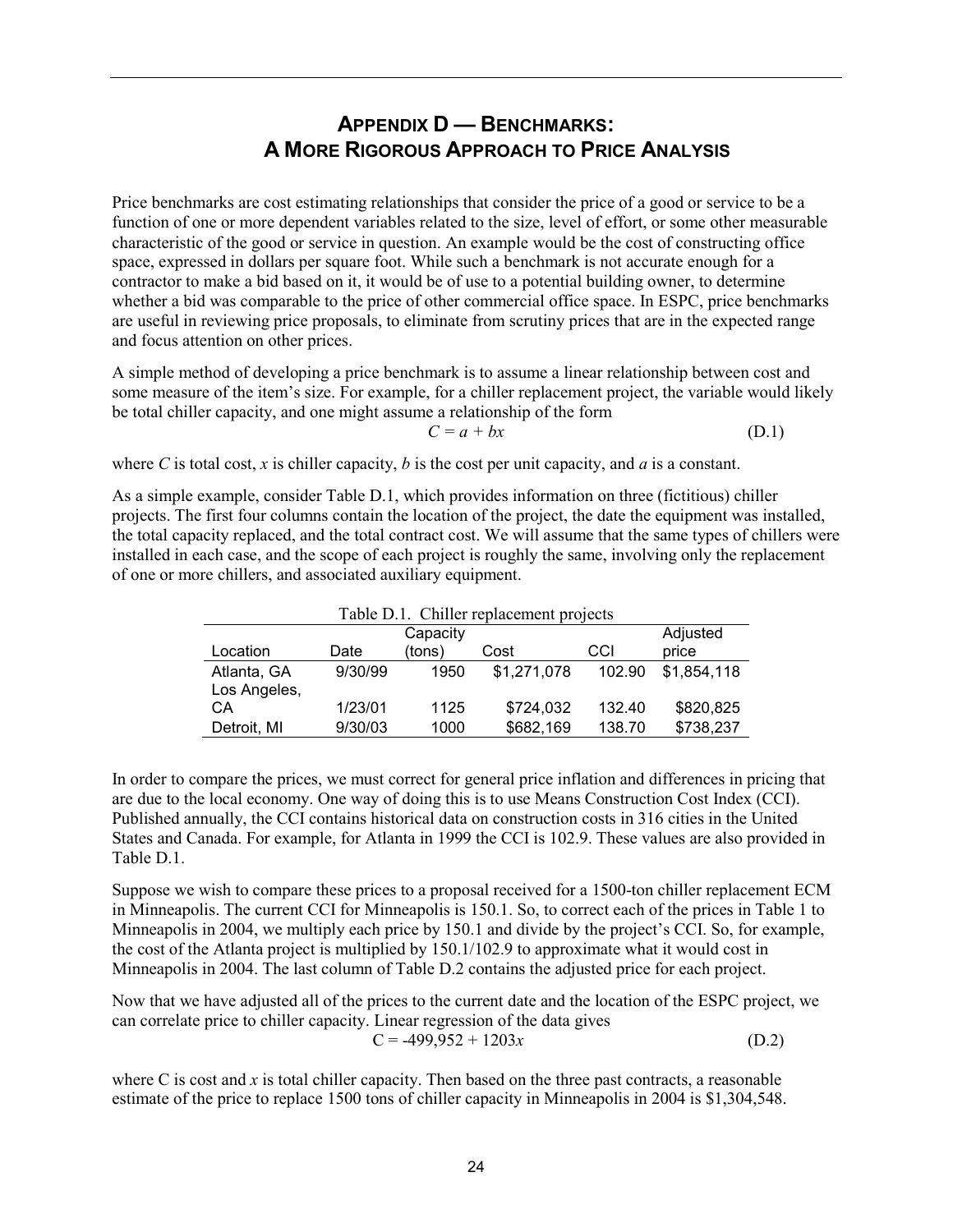It is important not to assign any physical significance to the terms of the price benchmark equation. For example, the fact that the constant term is negative does not mean that there is a negative setup cost for each project; nor, in general, does the 1203 represent an accurate cost per ton. The equation simply represents the best fit to the data available.

For some ECMs, pricing data may be available over a wide range of ECM sizes. This could be the case for chiller replacements, since such projects could range from the replacement of a single small chiller, with say 15 tons of capacity, up to large projects involving thousands of tons of capacity. In these cases it is more convenient to assume a cost model of the form:

$$
C = e^{\varepsilon} a x^b \tag{D.3}
$$

where C is cost, *a* is cost per unit, and *x* is the size. The variable *b* is included to account for changes in cost per unit over different size ranges. If the cost per unit is constant over all sizes, then  $b = 1$ . If cost per unit increases with size, then b will be greater than 1. If cost per unit size decreases with size, then b will be less than 1.

The term  $e^{\epsilon}$  accounts for variations in pricing, which are assumed to be random. Here  $e$  is the base of natural logarithms, and  $\varepsilon$  is a normally distributed random variable, assumed to have a mean of zero. Now suppose the standard deviation of this random variable is small, on the order of 0.10. According to standard probability theory, about 95% of the values of  $\varepsilon$  will be within two standard deviations of the mean; in other words, 95% of the values will lie between -0.20 and 0.20. In Eq. D.3 above the variation in pricing is the exponential of these values, so 95% of the variations will lie between 0.82 and 1.22. This means that prices vary by  $\pm 20\%$  from the benchmark, approximately.

Taking the natural logarithm of both sides of Eq. D.3 gives:

$$
\ln C = \ln a + b \ln x + \varepsilon \quad , \tag{D.4}
$$

which is standard form for a linear equation with random errors. Thus in order to develop a pricing benchmark, we correlate the logarithm of cost with the logarithm of size using standard linear regression techniques. Of course, past pricing must be adjusted as above to account for inflation and differences in pricing in different cities across the country.

The usefulness and accuracy of pricing benchmarks depends on the quantity of data available to develop them. Even if an ECM can be categorized by a readily identifiable size variable, it may be that prices depend heavily on local conditions encountered at the site. In such cases, the variation in pricing may make it difficult to develop useful benchmarks.

DOE FEMP has developed pricing benchmarks based on measures of size for four of the more popular ECMs: chiller replacements, lighting, variable frequency drives for motors, and geothermal heat pumps. The FEMP ESPC team can make information from these pricing benchmarks available to acquisition teams developing ESPC projects with similar ECMs. (The FEMP benchmarking tool is available at hyperion.ornl.gov/espc.)

An example of the use of the lighting benchmarks is presented in Figure D.1. The figure, which is on a log-log scale, is based on a database that contains pricing data from 65 lighting ECMs carried out under ESPC plus 10 carried out as part of appropriations-funded energy conservation programs. All of the ECMs were centered on conversion of office lighting to T-8 fixtures and tubes, and included other subsidiary measures such as installation of occupancy sensors, fixture delamping, installation of tandem wiring, and conversion to compact fluorescent lighting.